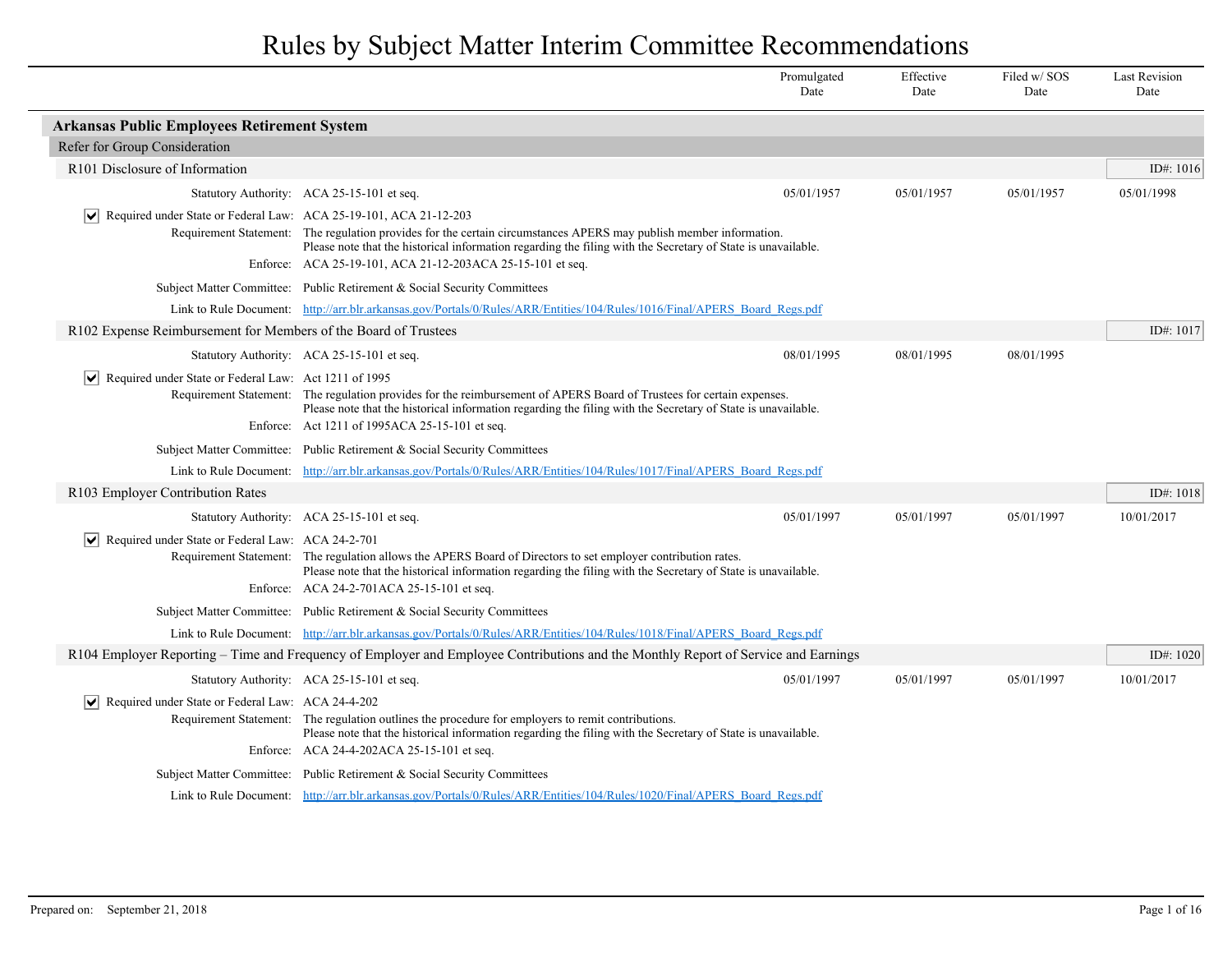|                                                                    |                                                                                                                                                                                                                                                                                                                                                                                                                 | Promulgated<br>Date | Effective<br>Date | Filed w/SOS<br>Date | <b>Last Revision</b><br>Date |
|--------------------------------------------------------------------|-----------------------------------------------------------------------------------------------------------------------------------------------------------------------------------------------------------------------------------------------------------------------------------------------------------------------------------------------------------------------------------------------------------------|---------------------|-------------------|---------------------|------------------------------|
|                                                                    | R105 Appeals from the Executive Director's Determination to the Board of Trustees                                                                                                                                                                                                                                                                                                                               |                     |                   |                     | ID#: $1021$                  |
|                                                                    | Statutory Authority: ACA 25-15-101 et seq.                                                                                                                                                                                                                                                                                                                                                                      | 08/01/2010          | 08/01/2010        | 08/01/2010          |                              |
| $ \mathbf{v} $ Required under State or Federal Law: ACA 25-15-206  | Requirement Statement: The regulation provides a manner to appeal a determination of the APERS Executive Director.<br>Please note that the historical information regarding the filing with the Secretary of State is unavailable.<br>Enforce: ACA 25-15-206ACA 25-15-101 et seq.                                                                                                                               |                     |                   |                     |                              |
|                                                                    | Subject Matter Committee: Public Retirement & Social Security Committees                                                                                                                                                                                                                                                                                                                                        |                     |                   |                     |                              |
|                                                                    | Link to Rule Document: http://arr.blr.arkansas.gov/Portals/0/Rules/ARR/Entities/104/Rules/1021/Final/APERS Board Regs.pdf                                                                                                                                                                                                                                                                                       |                     |                   |                     |                              |
| R106 Employer Contributions for Rehired Retirees                   |                                                                                                                                                                                                                                                                                                                                                                                                                 |                     |                   |                     | ID#: 1022                    |
|                                                                    | Statutory Authority: ACA 25-15-101 et seq.                                                                                                                                                                                                                                                                                                                                                                      | 07/01/2011          | 07/01/2011        | 07/01/2011          |                              |
|                                                                    | $\vert \mathbf{v} \vert$ Required under State or Federal Law: Act 558 of 2011, ACA 24-4-402, ACA 24-4-802<br>Requirement Statement: The regulation requires an employer to pay contributions for rehired retirees.<br>Please note that the historical information regarding the filing with the Secretary of State is unavailable.<br>Enforce: Act 558 of 2011, ACA 24-4-402, ACA 24-4-802ACA 25-15-101 et seq. |                     |                   |                     |                              |
|                                                                    | Subject Matter Committee: Public Retirement & Social Security Committees                                                                                                                                                                                                                                                                                                                                        |                     |                   |                     |                              |
|                                                                    | Link to Rule Document: http://arr.blr.arkansas.gov/Portals/0/Rules/ARR/Entities/104/Rules/1022/Final/APERS Board Regs.pdf                                                                                                                                                                                                                                                                                       |                     |                   |                     |                              |
| Reg 218 Partial Annuity Withdrawal                                 |                                                                                                                                                                                                                                                                                                                                                                                                                 |                     |                   |                     | ID#: $1055$                  |
|                                                                    | Statutory Authority: ACA 25-15-101 et seq                                                                                                                                                                                                                                                                                                                                                                       | 05/01/2001          | 05/01/2001        | 05/01/2001          |                              |
| $\triangleright$ Required under State or Federal Law: ACA 24-4-620 | Requirement Statement: The regulation identifies what service will be credited for a partial annuity withdrawal.<br>Please note that the historical information regarding the filing with the Secretary of State is unavailable.<br>Enforce: ACA 24-4-620                                                                                                                                                       |                     |                   |                     |                              |
|                                                                    | Subject Matter Committee: Public Retirement & Social Security Committees                                                                                                                                                                                                                                                                                                                                        |                     |                   |                     |                              |
|                                                                    | Link to Rule Document: http://arr.blr.arkansas.gov/Portals/0/Rules/ARR/Entities/104/Rules/1055/Final/APERS Board Regs.pdf                                                                                                                                                                                                                                                                                       |                     |                   |                     |                              |
| Reg 601 Policy                                                     |                                                                                                                                                                                                                                                                                                                                                                                                                 |                     |                   |                     | ID#: 1196                    |
|                                                                    | Statutory Authority: ACA 25-15-101 et seq.                                                                                                                                                                                                                                                                                                                                                                      | 05/01/2009          | 05/01/2009        | 05/01/2009          |                              |
| $ \mathbf{v} $ Required under State or Federal Law: ACA 24-4-750   | Requirement Statement: APERS was required by statute to adopt existing regulations of the District Judge Retirement System when it was abolished and merged with APERS.<br>Enforce: ACA 24-4-750                                                                                                                                                                                                                |                     |                   |                     |                              |
|                                                                    | Subject Matter Committee: Public Retirement & Social Security Committees                                                                                                                                                                                                                                                                                                                                        |                     |                   |                     |                              |
|                                                                    | Link to Rule Document: http://arr.blr.arkansas.gov/Portals/0/Rules/ARR/Entities/104/Rules/1196/Final/APERS Board Regs.pdf                                                                                                                                                                                                                                                                                       |                     |                   |                     |                              |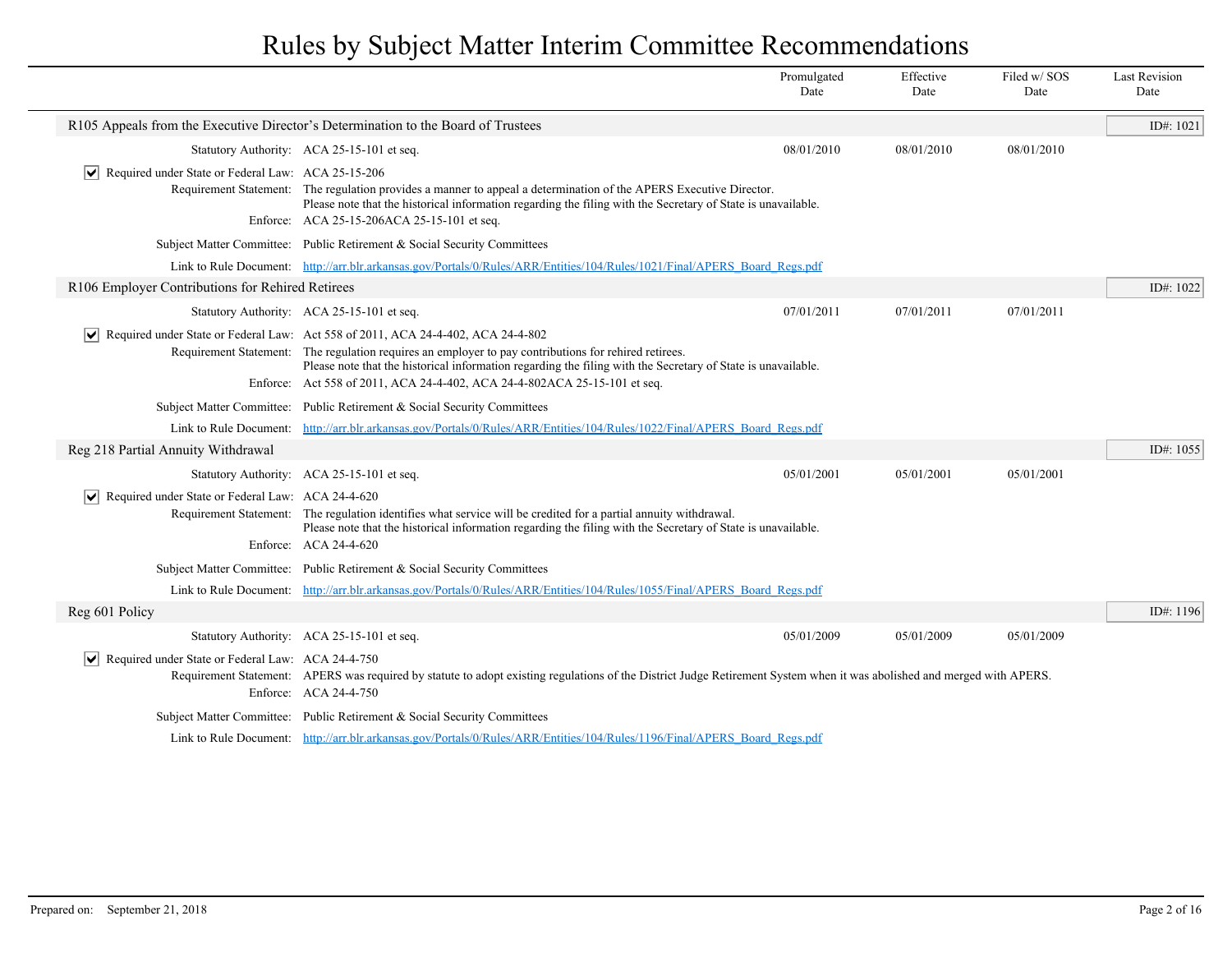|                                                                                   |                                                                                                                                                                                                                                                                      | Promulgated<br>Date | Effective<br>Date | Filed w/SOS<br>Date | <b>Last Revision</b><br>Date |
|-----------------------------------------------------------------------------------|----------------------------------------------------------------------------------------------------------------------------------------------------------------------------------------------------------------------------------------------------------------------|---------------------|-------------------|---------------------|------------------------------|
| Reg 607 Additional Funding Retirement Benefits                                    |                                                                                                                                                                                                                                                                      |                     |                   |                     | ID#: 1202                    |
|                                                                                   | Statutory Authority: ACA 25-15-101 et seq.                                                                                                                                                                                                                           | 05/01/2009          | 05/01/2009        | 05/01/2009          |                              |
| $ \mathbf{v} $ Required under State or Federal Law: ACA 24-4-750                  | Requirement Statement: APERS was required by statute to adopt existing regulations of the District Judge Retirement System when it was abolished and merged with APERS.<br>Enforce: ACA 24-4-750                                                                     |                     |                   |                     |                              |
|                                                                                   | Subject Matter Committee: Public Retirement & Social Security Committees                                                                                                                                                                                             |                     |                   |                     |                              |
|                                                                                   | Link to Rule Document: http://arr.blr.arkansas.gov/Portals/0/Rules/ARR/Entities/104/Rules/1202/Final/APERS Board Regs.pdf                                                                                                                                            |                     |                   |                     |                              |
| Reg. 107 Declaratory Orders                                                       |                                                                                                                                                                                                                                                                      |                     |                   |                     | ID#: 9885                    |
|                                                                                   | Statutory Authority: ACA 25-15-101 et seq.                                                                                                                                                                                                                           | 01/01/2018          | 01/01/2018        | 01/01/2018          |                              |
| $ \mathbf{v} $ Required under State or Federal Law: ACA 25-15-206                 | Requirement Statement: A state agency must have a procedure for declaratory orders.<br>Enforce: ACA 25-15-206                                                                                                                                                        |                     |                   |                     |                              |
|                                                                                   | Subject Matter Committee: Public Retirement & Social Security Committees                                                                                                                                                                                             |                     |                   |                     |                              |
|                                                                                   | Link to Rule Document: http://arr.blr.arkansas.gov/Portals/0/Rules/ARR/Entities/104/Rules/9885/Final/APERS Board Regs.pdf                                                                                                                                            |                     |                   |                     |                              |
| Reg. 201 Age of Members - How Established                                         |                                                                                                                                                                                                                                                                      |                     |                   |                     | ID#: 1023                    |
|                                                                                   | Statutory Authority: ACA 25-15-101 et seq.                                                                                                                                                                                                                           | 05/01/1957          | 05/01/1957        | 05/01/1957          | 10/01/2017                   |
| $\triangledown$ Required under State or Federal Law: ACA 24-4-105(b)(1)           | Requirement Statement: APERS Board authority<br>Enforce: APERS must have a procedure to establish whether a member is eligible for retirement based on age.                                                                                                          |                     |                   |                     |                              |
|                                                                                   | Subject Matter Committee: Public Retirement & Social Security Committees                                                                                                                                                                                             |                     |                   |                     |                              |
|                                                                                   | Link to Rule Document: http://arr.blr.arkansas.gov/Portals/0/Rules/ARR/Entities/104/Rules/1023/Final/APERS Board Regs.pdf                                                                                                                                            |                     |                   |                     |                              |
| Reg. 202 Beneficiary - How Changed                                                |                                                                                                                                                                                                                                                                      |                     |                   |                     | ID#: 1024                    |
|                                                                                   | Statutory Authority: ACA 25-15-101 et seq.                                                                                                                                                                                                                           | 05/01/1957          | 05/01/1957        | 05/01/1957          | 05/01/1998                   |
| $ \mathbf{v} $ Required under State or Federal Law: ACA 24-4-105(b)(1)            | Requirement Statement: APERS Board of Trustees authority<br>Enforce: APERS needs a procedure for a member to change his or her beneficiary.                                                                                                                          |                     |                   |                     |                              |
|                                                                                   | Subject Matter Committee: Public Retirement & Social Security Committees                                                                                                                                                                                             |                     |                   |                     |                              |
|                                                                                   | Link to Rule Document: http://arr.blr.arkansas.gov/Portals/0/Rules/ARR/Entities/104/Rules/1024/Final/APERS Board Regs.pdf                                                                                                                                            |                     |                   |                     |                              |
| Reg. 203 Disability Retirement                                                    |                                                                                                                                                                                                                                                                      |                     |                   |                     | ID#: 1025                    |
|                                                                                   | Statutory Authority: ACA 25-15-101 et seq.                                                                                                                                                                                                                           | 05/01/1957          | 05/01/1957        | 05/01/1957          | 11/01/2012                   |
| $ \mathbf{v} $ Required under State or Federal Law: Act 868 of 1999, ACA 24-3-208 | Requirement Statement: The regulation outlines the procedure for a member to obtain disability retirement.<br>Please note that the historical information regarding the filing with the Secretary of State is unavailable.<br>Enforce: Act 868 of 1999, ACA 24-3-208 |                     |                   |                     |                              |
|                                                                                   | Subject Matter Committee: Public Retirement & Social Security Committees                                                                                                                                                                                             |                     |                   |                     |                              |
|                                                                                   | Link to Rule Document: http://arr.blr.arkansas.gov/Portals/0/Rules/ARR/Entities/104/Rules/1025/Final/APERS Board Regs.pdf                                                                                                                                            |                     |                   |                     |                              |

 $\overline{\phantom{a}}$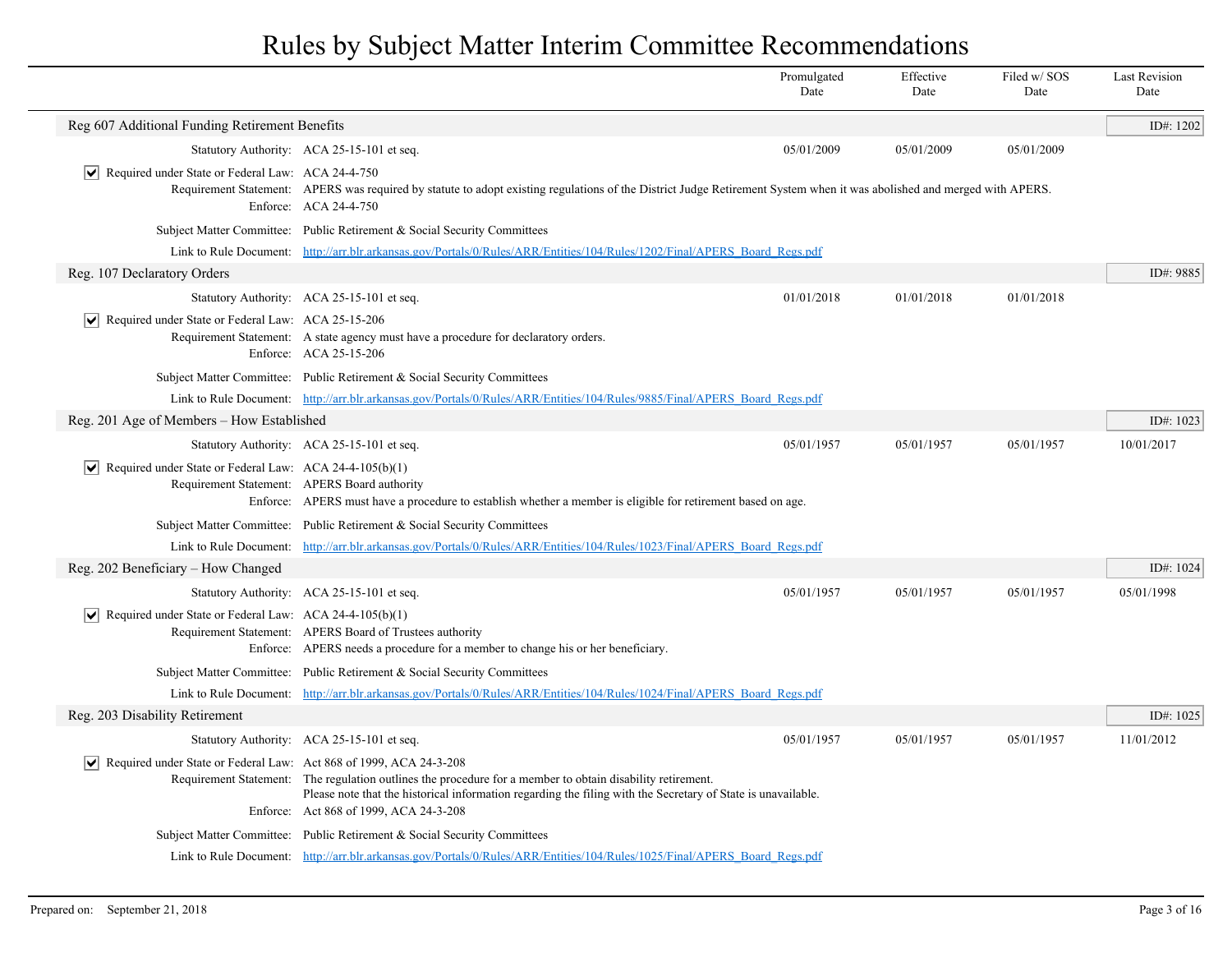|                                                                            |                                                                                                                                                                                                                                                      | Promulgated<br>Date | Effective<br>Date | Filed w/SOS<br>Date | <b>Last Revision</b><br>Date |
|----------------------------------------------------------------------------|------------------------------------------------------------------------------------------------------------------------------------------------------------------------------------------------------------------------------------------------------|---------------------|-------------------|---------------------|------------------------------|
|                                                                            | Reg. 204 Computation of Benefits for Members with Concurrent Service in APERS                                                                                                                                                                        |                     |                   |                     | ID#: 1026                    |
|                                                                            | Statutory Authority: ACA 25-15-101 et seq.                                                                                                                                                                                                           | 02/01/1985          | 02/01/1985        | 02/01/1985          | 05/01/2001                   |
| Required under State or Federal Law: ACA 24-4-105, ACA 24-4-521            | Requirement Statement: The regulation outlines how to compute service credit when a member has concurrent service credit.                                                                                                                            |                     |                   |                     |                              |
|                                                                            | Please note that the historical information regarding the filing with the Secretary of State is unavailable.<br>Enforce: ACA 24-4-105, ACA 24-4-521                                                                                                  |                     |                   |                     |                              |
|                                                                            | Subject Matter Committee: Public Retirement & Social Security Committees                                                                                                                                                                             |                     |                   |                     |                              |
|                                                                            | Link to Rule Document: http://arr.blr.arkansas.gov/Portals/0/Rules/ARR/Entities/104/Rules/1026/Final/APERS Board Regs.pdf                                                                                                                            |                     |                   |                     |                              |
| Reg. 205 Physical or Mental Incompetency                                   |                                                                                                                                                                                                                                                      |                     |                   |                     | ID#: 1027                    |
|                                                                            | Statutory Authority: ACA 25-15-101 et seq.                                                                                                                                                                                                           | 10/01/1986          | 10/01/1986        | 10/01/1989          |                              |
| $ \mathbf{v} $ Required under State or Federal Law: ACA 24-4-105(b)(1)     | Requirement Statement: APERS Board of Trustees authority<br>Enforce: APERS needs a standard to determine whether a child is dependent to pay benefits under ACA 24-4-606.                                                                            |                     |                   |                     |                              |
|                                                                            | Subject Matter Committee: Public Retirement & Social Security Committees                                                                                                                                                                             |                     |                   |                     |                              |
|                                                                            | Link to Rule Document: http://arr.blr.arkansas.gov/Portals/0/Rules/ARR/Entities/104/Rules/1027/Final/APERS Board Regs.pdf                                                                                                                            |                     |                   |                     |                              |
| Reg. 207 Cancellation of Retirement                                        |                                                                                                                                                                                                                                                      |                     |                   |                     | ID#: 1028                    |
|                                                                            | Statutory Authority: ACA 25-15-101 et seq.                                                                                                                                                                                                           | 02/01/1992          | 02/01/1992        | 02/01/1992          |                              |
| Required under State or Federal Law: ACA 24-4-508(d)                       | Requirement Statement: A member's retirement election is irrevocable unless permitted under APERS Board of Trustees rules.<br>Enforce: APERS needs a procedure allowing a member to revoke his or her retirement.                                    |                     |                   |                     |                              |
|                                                                            | Subject Matter Committee: Public Retirement & Social Security Committees                                                                                                                                                                             |                     |                   |                     |                              |
|                                                                            | Link to Rule Document: http://arr.blr.arkansas.gov/Portals/0/Rules/ARR/Entities/104/Rules/1028/Final/APERS Board Regs.pdf                                                                                                                            |                     |                   |                     |                              |
| Reg. 208 Qualified Domestic Relations Orders                               |                                                                                                                                                                                                                                                      |                     |                   |                     | ID#: 1029                    |
|                                                                            | Statutory Authority: ACA 25-15-101 et seq.                                                                                                                                                                                                           | 05/01/1993          | 05/01/1993        | 05/01/1993          | 05/01/1994                   |
| $\sqrt{\phantom{a}}$ Required under State or Federal Law: Act 1143 of 1993 | Requirement Statement: The regulation provides for the issuance of Qualified Domestic Relations Orders.<br>Please note that the historical information regarding the filing with the Secretary of State is unavailable.<br>Enforce: Act 1143 of 1993 |                     |                   |                     |                              |
|                                                                            | Subject Matter Committee: Public Retirement & Social Security Committees                                                                                                                                                                             |                     |                   |                     |                              |
|                                                                            | Link to Rule Document: http://arr.blr.arkansas.gov/Portals/0/Rules/ARR/Entities/104/Rules/1029/Final/APERS Board Regs.pdf                                                                                                                            |                     |                   |                     |                              |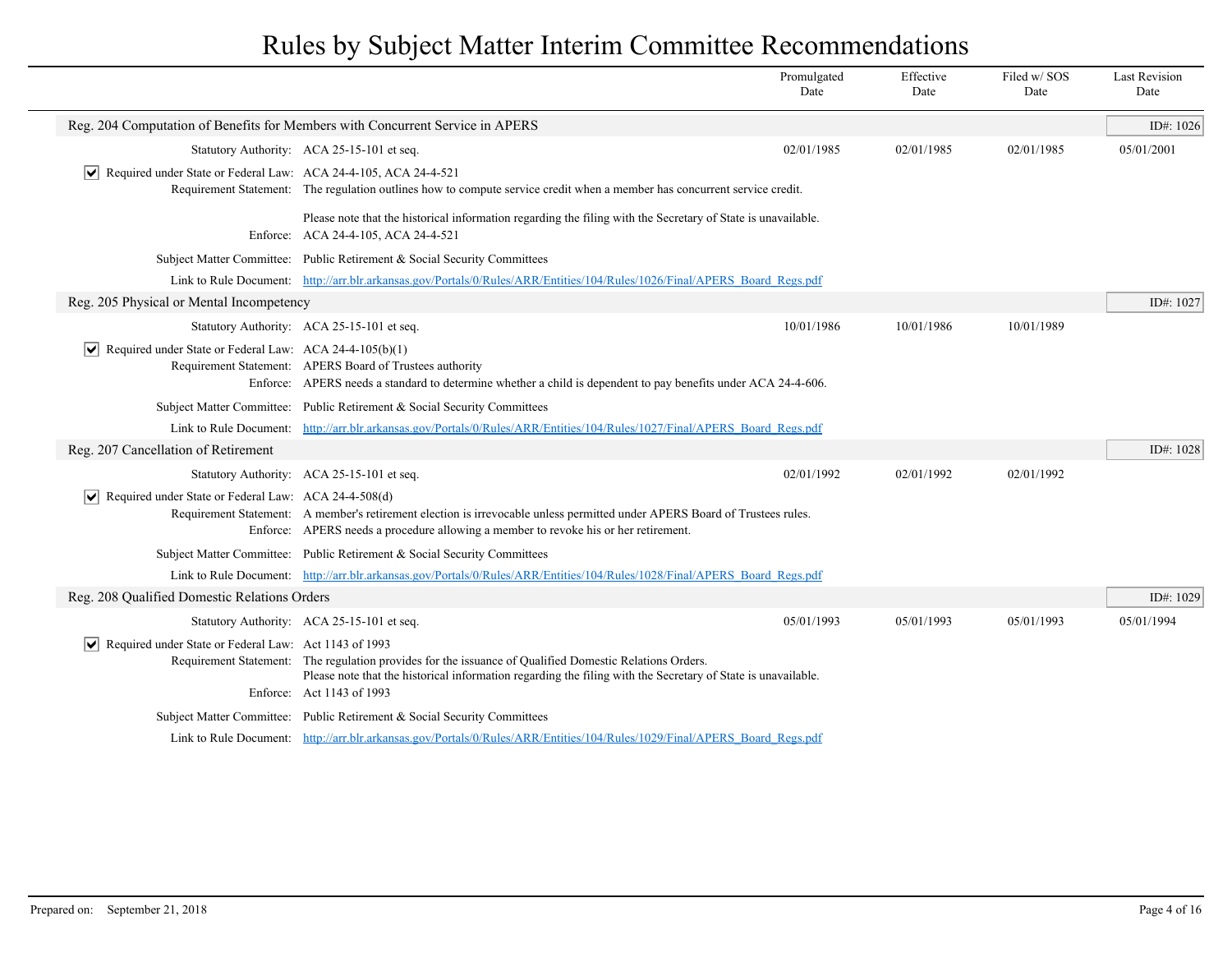|                                                                              |                                                                                                                                                                                                                                                                                                                                                                                                                                                        | Promulgated<br>Date | Effective<br>Date | Filed w/ SOS<br>Date | <b>Last Revision</b><br>Date |
|------------------------------------------------------------------------------|--------------------------------------------------------------------------------------------------------------------------------------------------------------------------------------------------------------------------------------------------------------------------------------------------------------------------------------------------------------------------------------------------------------------------------------------------------|---------------------|-------------------|----------------------|------------------------------|
| Reg. 210 Public Safety Credit                                                |                                                                                                                                                                                                                                                                                                                                                                                                                                                        |                     |                   |                      | ID#: 1031                    |
|                                                                              | Statutory Authority: ACA 25-15-101 et seq.                                                                                                                                                                                                                                                                                                                                                                                                             | 02/01/1994          | 02/01/1994        | 02/01/1994           | 05/01/2011                   |
| $ \mathbf{v} $ Required under State or Federal Law: ACA 24-4-101             | Requirement Statement: The regulation provides enhanced public safety credit to those individuals defined under ACA 24-4-101 as public safety members.<br>Enforce: ACA 24-4-101                                                                                                                                                                                                                                                                        |                     |                   |                      |                              |
|                                                                              | Subject Matter Committee: Public Retirement & Social Security Committees                                                                                                                                                                                                                                                                                                                                                                               |                     |                   |                      |                              |
|                                                                              | Link to Rule Document: http://arr.blr.arkansas.gov/Portals/0/Rules/ARR/Entities/104/Rules/1031/Final/APERS_Board_Regs.pdf                                                                                                                                                                                                                                                                                                                              |                     |                   |                      |                              |
|                                                                              | Reg. 212 Compliance with Benefit Limits Imposed by Section 415 of the Internal Revenue Code                                                                                                                                                                                                                                                                                                                                                            |                     |                   |                      | ID#: 1034                    |
|                                                                              | Statutory Authority: ACA 25-15-101 et seq.                                                                                                                                                                                                                                                                                                                                                                                                             | 08/01/1995          | 08/01/1995        | 08/01/1995           | 05/01/1998                   |
|                                                                              | Required under State or Federal Law: Section 415 of the Internal Revenue Code, Act 739 of 1995<br>Requirement Statement: The regulation provides that benefits may not be paid in excess of the limitations imposed by Section 415 of the Internal Revenue Code.<br>Please note that the historical information regarding the filing with the Secretary of State is unavailable.<br>Enforce: Section 415 of the Internal Revenue Code, Act 739 of 1995 |                     |                   |                      |                              |
|                                                                              | Subject Matter Committee: Public Retirement & Social Security Committees                                                                                                                                                                                                                                                                                                                                                                               |                     |                   |                      |                              |
|                                                                              | Link to Rule Document: http://arr.blr.arkansas.gov/Portals/0/Rules/ARR/Entities/104/Rules/1034/Final/APERS Board Regs.pdf                                                                                                                                                                                                                                                                                                                              |                     |                   |                      |                              |
| Reg. 213 Five Year Vesting                                                   |                                                                                                                                                                                                                                                                                                                                                                                                                                                        |                     |                   |                      | ID#: 9891                    |
|                                                                              | Statutory Authority: ACA 25-15-101 et seq.                                                                                                                                                                                                                                                                                                                                                                                                             | 01/01/1996          | 01/01/1997        | 01/01/1996           |                              |
| ∣V∥<br>Required under State or Federal Law: ACA 24-4-508, ACA 24-4-521       | Requirement Statement: The regulation requires that a member serve as a state employee for five years to vest in the system.<br>Enforce: ACA 24-4-508, ACA 24-4-521                                                                                                                                                                                                                                                                                    |                     |                   |                      |                              |
|                                                                              | Subject Matter Committee: Public Retirement & Social Security Committees                                                                                                                                                                                                                                                                                                                                                                               |                     |                   |                      |                              |
|                                                                              | Link to Rule Document: http://arr.blr.arkansas.gov/Portals/0/Rules/ARR/Entities/104/Rules/9891/Final/APERS Board Regs.pdf                                                                                                                                                                                                                                                                                                                              |                     |                   |                      |                              |
| Reg. 214 DROP Provisions                                                     |                                                                                                                                                                                                                                                                                                                                                                                                                                                        |                     |                   |                      | ID#: 1047                    |
|                                                                              | Statutory Authority: ACA 25-15-101 et seq.                                                                                                                                                                                                                                                                                                                                                                                                             | 05/01/1997          | 05/01/1997        | 05/01/1997           | 10/01/2017                   |
| $ \mathbf{v} $ Required under State or Federal Law: ACA 24-4-801 to 24-4-806 | Requirement Statement: The regulation provides the infrastructure concerning DROP participation.<br>Please note that the historical information regarding the filing with the Secretary of State is unavailable.<br>Enforce: ACA 24-4-801 to 24-4-806                                                                                                                                                                                                  |                     |                   |                      |                              |
|                                                                              | Subject Matter Committee: Public Retirement & Social Security Committees                                                                                                                                                                                                                                                                                                                                                                               |                     |                   |                      |                              |
|                                                                              | Link to Rule Document: http://arr.blr.arkansas.gov/Portals/0/Rules/ARR/Entities/104/Rules/1047/Final/APERS Board Regs.pdf                                                                                                                                                                                                                                                                                                                              |                     |                   |                      |                              |
| Reg. 215 Spouse's Acknowledgement of Benefit Selection                       |                                                                                                                                                                                                                                                                                                                                                                                                                                                        |                     |                   |                      | ID#: 1049                    |
|                                                                              | Statutory Authority: ACA 25-15-101 et seq.                                                                                                                                                                                                                                                                                                                                                                                                             | 05/01/1997          | 05/01/1997        | 05/01/1997           | 10/01/2017                   |
| $ \mathbf{v} $ Required under State or Federal Law: 26 USC 417               | Requirement Statement: Spouse must acknowledge a straight life benefit selection<br>Enforce: APERS requires proof of notice or supply a spouse acknowledgement when he or she elects a straight-life annuity.                                                                                                                                                                                                                                          |                     |                   |                      |                              |
|                                                                              | Subject Matter Committee: Public Retirement & Social Security Committees                                                                                                                                                                                                                                                                                                                                                                               |                     |                   |                      |                              |
|                                                                              | Link to Rule Document: http://arr.blr.arkansas.gov/Portals/0/Rules/ARR/Entities/104/Rules/1049/Final/APERS Board Regs.pdf                                                                                                                                                                                                                                                                                                                              |                     |                   |                      |                              |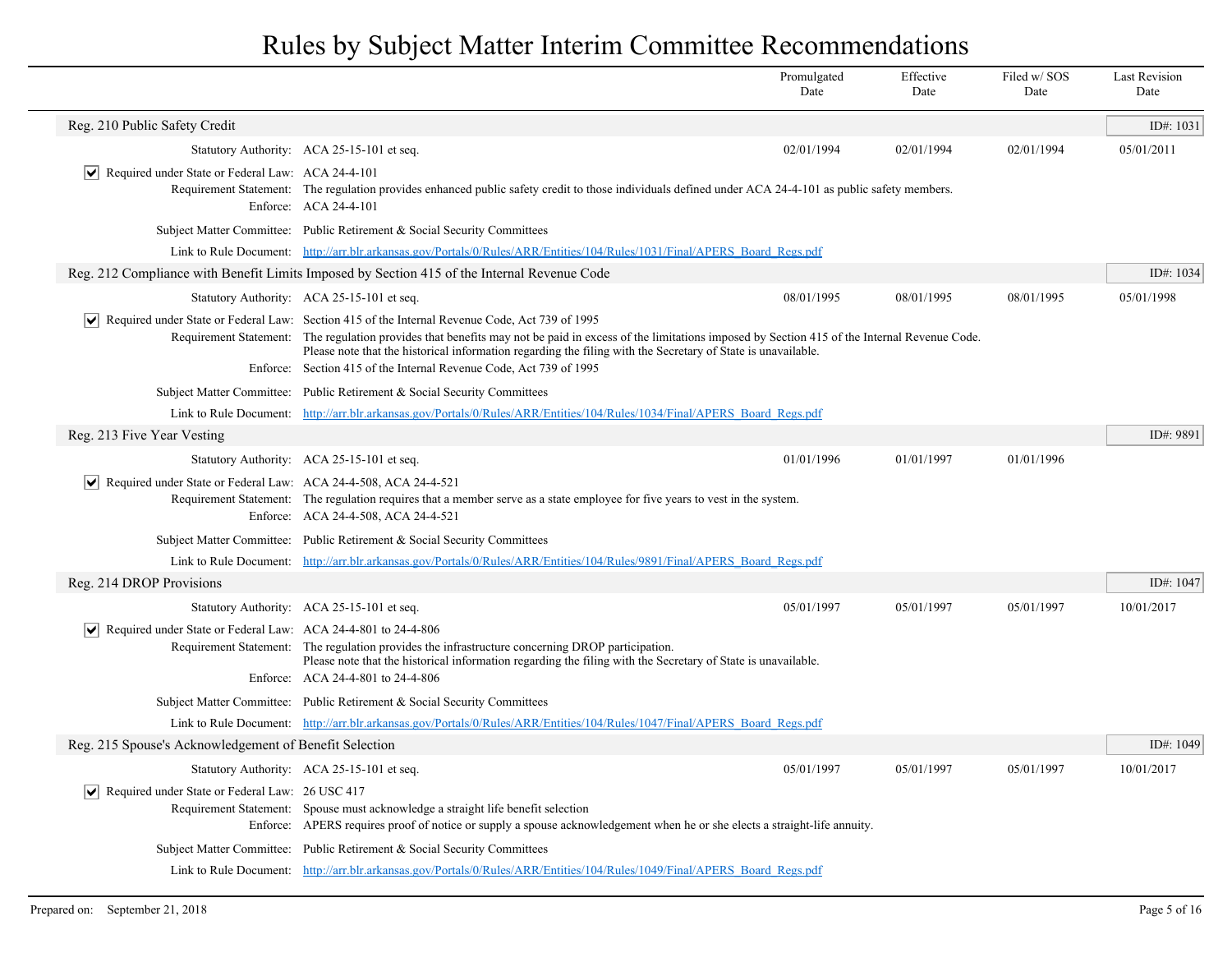|                                                                    |                                                                                                                                                                                                                                                                                                                                                                             | Promulgated<br>Date | Effective<br>Date | Filed w/SOS<br>Date | <b>Last Revision</b><br>Date |
|--------------------------------------------------------------------|-----------------------------------------------------------------------------------------------------------------------------------------------------------------------------------------------------------------------------------------------------------------------------------------------------------------------------------------------------------------------------|---------------------|-------------------|---------------------|------------------------------|
| Reg. 216 Direct Deposit                                            |                                                                                                                                                                                                                                                                                                                                                                             |                     |                   |                     | ID#: 1050                    |
|                                                                    | Statutory Authority: ACA 25-15-101 et seq.                                                                                                                                                                                                                                                                                                                                  | 02/01/1999          | 02/01/1999        | 02/01/1999          |                              |
| Required under State or Federal Law: ACA 24-4-105(b)(1)            | Requirement Statement: APERS Board of Trustees authority<br>Enforce: APERS is permitted to make direct deposits into member bank accounts.                                                                                                                                                                                                                                  |                     |                   |                     |                              |
|                                                                    | Subject Matter Committee: Public Retirement & Social Security Committees                                                                                                                                                                                                                                                                                                    |                     |                   |                     |                              |
|                                                                    | Link to Rule Document: http://arr.blr.arkansas.gov/Portals/0/Rules/ARR/Entities/104/Rules/1050/Final/APERS Board Regs.pdf                                                                                                                                                                                                                                                   |                     |                   |                     |                              |
| Reg. 219 Establishing Retirement Eligibility                       |                                                                                                                                                                                                                                                                                                                                                                             |                     |                   |                     | ID#: 1058                    |
|                                                                    | Statutory Authority: ACA 25-15-101 et seq.                                                                                                                                                                                                                                                                                                                                  | 05/01/2005          | 05/01/2005        | 05/01/2005          |                              |
| M                                                                  | Required under State or Federal Law: Act 2084 of 2005, ACA 24-4-401, ACA 24-4-1101 et seq.<br>Requirement Statement: The regulation establishes the years of service necessary to retire.<br>Please note that the historical information regarding the filing with the Secretary of State is unavailable.<br>Enforce: Act 2084 of 2005, ACA 24-4-401, ACA 24-4-1101 et seq. |                     |                   |                     |                              |
|                                                                    | Subject Matter Committee: Public Retirement & Social Security Committees                                                                                                                                                                                                                                                                                                    |                     |                   |                     |                              |
|                                                                    | Link to Rule Document: http://arr.blr.arkansas.gov/Portals/0/Rules/ARR/Entities/104/Rules/1058/Final/APERS Board Regs.pdf                                                                                                                                                                                                                                                   |                     |                   |                     |                              |
| Reg. 220 Termination of Covered Employment Required for Retirement |                                                                                                                                                                                                                                                                                                                                                                             |                     |                   |                     | ID#: $1059$                  |
|                                                                    | Statutory Authority: ACA 25-15-101 et seq.                                                                                                                                                                                                                                                                                                                                  | 08/01/2009          | 08/01/2009        | 08/01/2009          | 10/01/2017                   |
| Required under State or Federal Law: ACA 24-4-520<br>M             | Requirement Statement: The regulation requires a member to terminate employment prior to retirement.<br>Please note that the historical information regarding the filing with the Secretary of State is unavailable.<br>Enforce: ACA 24-4-520                                                                                                                               |                     |                   |                     |                              |
|                                                                    | Subject Matter Committee: Public Retirement & Social Security Committees                                                                                                                                                                                                                                                                                                    |                     |                   |                     |                              |
|                                                                    | Link to Rule Document: http://arr.blr.arkansas.gov/Portals/0/Rules/ARR/Entities/104/Rules/1059/Final/APERS Board Regs.pdf                                                                                                                                                                                                                                                   |                     |                   |                     |                              |
|                                                                    | Reg. 221 Proof Required for Establishing Dependency of a Non-Spouse for Purposes of Designating an Option B Beneficiary                                                                                                                                                                                                                                                     |                     |                   |                     | ID#: 1061                    |
|                                                                    | Statutory Authority: ACA 25-15-101 et seq.                                                                                                                                                                                                                                                                                                                                  | 08/01/2009          | 08/01/2009        | 08/01/2009          |                              |
| Required under State or Federal Law: ACA 24-4-606<br>∣V∣           | Requirement Statement: The regulation provides that the alleged dependent be claimed on the member's tax return.<br>Please note that the historical information regarding the filing with the Secretary of State is unavailable.<br>Enforce: ACA 24-4-606                                                                                                                   |                     |                   |                     |                              |
|                                                                    | Subject Matter Committee: Public Retirement & Social Security Committees                                                                                                                                                                                                                                                                                                    |                     |                   |                     |                              |
|                                                                    | Link to Rule Document: http://arr.blr.arkansas.gov/Portals/0/Rules/ARR/Entities/104/Rules/1061/Final/APERS Board Regs.pdf                                                                                                                                                                                                                                                   |                     |                   |                     |                              |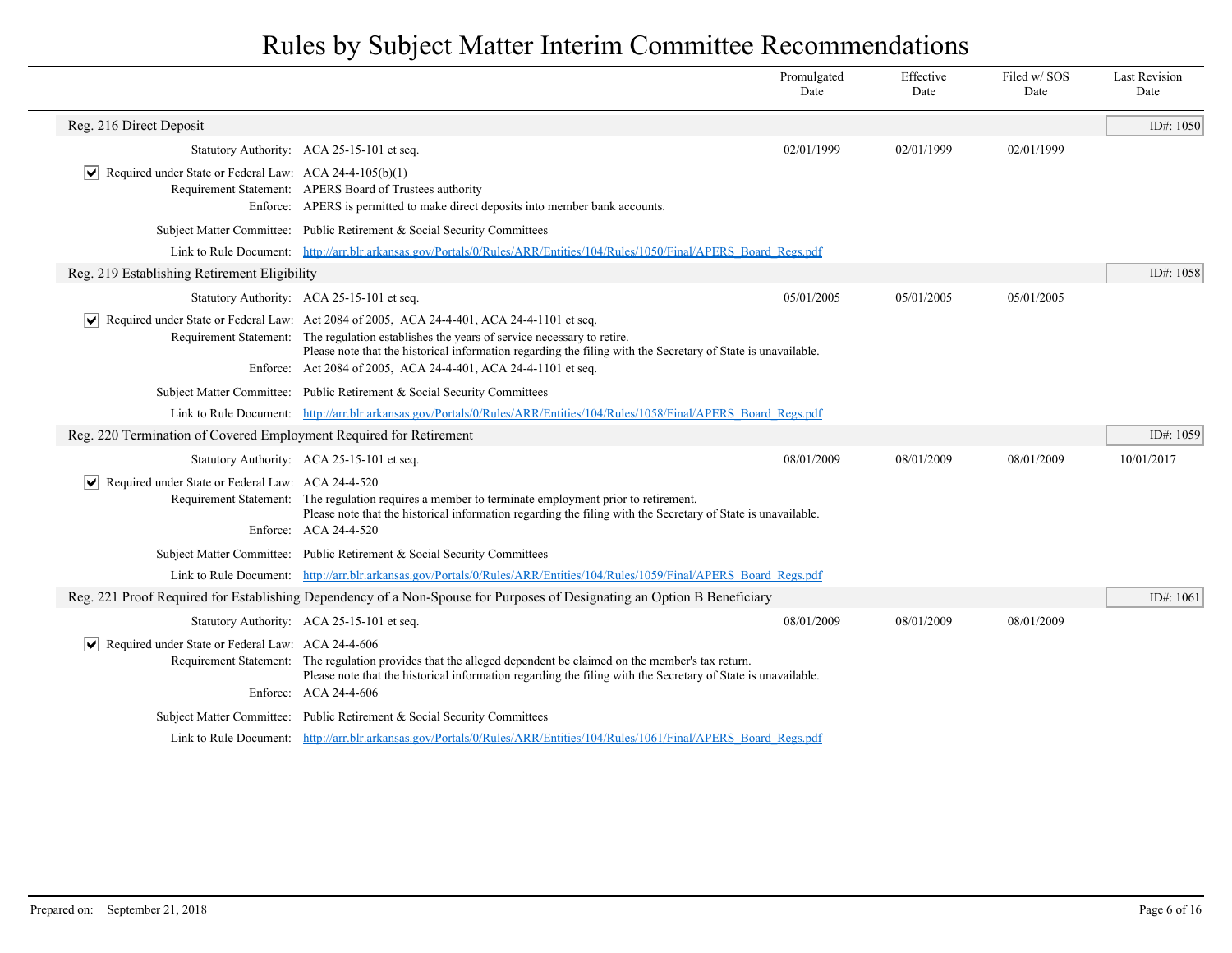|                                                                                     |                                                                                                                                                                                                                                                                                                               | Promulgated<br>Date | Effective<br>Date | Filed w/SOS<br>Date | <b>Last Revision</b><br>Date |
|-------------------------------------------------------------------------------------|---------------------------------------------------------------------------------------------------------------------------------------------------------------------------------------------------------------------------------------------------------------------------------------------------------------|---------------------|-------------------|---------------------|------------------------------|
| Reg. 222 Recoupment of Overpayments                                                 |                                                                                                                                                                                                                                                                                                               |                     |                   |                     | ID#: 1062                    |
|                                                                                     | Statutory Authority: ACA 25-15-101 et seq.                                                                                                                                                                                                                                                                    | 10/01/2017          | 10/01/2017        | 07/26/2017          |                              |
| Required under State or Federal Law: ACA 24-4-105(b)(1)<br>$ \bm{\mathsf{v}} $      | Requirement Statement: APERS Board of Trustees authority<br>Enforce: APERS needs to have a method to recoup over payment of benefits.                                                                                                                                                                         |                     |                   |                     |                              |
|                                                                                     | Subject Matter Committee: Public Retirement & Social Security Committees                                                                                                                                                                                                                                      |                     |                   |                     |                              |
|                                                                                     | Link to Rule Document: http://arr.blr.arkansas.gov/Portals/0/Rules/ARR/Entities/104/Rules/1062/Final/APERS Board Regs.pdf                                                                                                                                                                                     |                     |                   |                     |                              |
| Reg. 301 Prior Service                                                              |                                                                                                                                                                                                                                                                                                               |                     |                   |                     | ID#: 1063                    |
|                                                                                     | Statutory Authority: ACA 25-15-101 et seq.                                                                                                                                                                                                                                                                    | 05/01/1957          | 05/01/1957        | 05/01/1957          | 01/01/1994                   |
| $ \mathbf{v} $ Required under State or Federal Law: ACA 24-4-105(b)(1)              | Requirement Statement: APERS Board of Trustees authority<br>Enforce: APERS needs a method to verify prior service of a member when the member requests free service credit, purchase of service credit, or delinquent service credit.                                                                         |                     |                   |                     |                              |
|                                                                                     | Subject Matter Committee: Public Retirement & Social Security Committees                                                                                                                                                                                                                                      |                     |                   |                     |                              |
|                                                                                     | Link to Rule Document: http://arr.blr.arkansas.gov/Portals/0/Rules/ARR/Entities/104/Rules/1063/Final/APERS Board Regs.pdf                                                                                                                                                                                     |                     |                   |                     |                              |
| Reg. 302 County Employees' Representative                                           |                                                                                                                                                                                                                                                                                                               |                     |                   |                     | ID#: 1064                    |
|                                                                                     | Statutory Authority: ACA 25-15-101 et seq.                                                                                                                                                                                                                                                                    | 05/01/1959          | 05/01/1959        | 05/01/1959          |                              |
| $ \mathbf{v} $ Required under State or Federal Law: ACA 24-4-105(b)(1)              | Requirement Statement: APERS Board of Trustees authority<br>Enforce: The county clerk is designated as the county's representative concerning transactions with the APERS Board of Trustees.                                                                                                                  |                     |                   |                     |                              |
|                                                                                     | Subject Matter Committee: Public Retirement & Social Security Committees                                                                                                                                                                                                                                      |                     |                   |                     |                              |
|                                                                                     | Link to Rule Document: http://arr.blr.arkansas.gov/Portals/0/Rules/ARR/Entities/104/Rules/1064/Final/APERS Board Regs.pdf                                                                                                                                                                                     |                     |                   |                     |                              |
| Reg. 303 Requirement for Membership in System                                       |                                                                                                                                                                                                                                                                                                               |                     |                   |                     | ID#: 1065                    |
|                                                                                     | Statutory Authority: ACA 25-15-101 et seq.                                                                                                                                                                                                                                                                    | 07/01/1965          | 07/01/1965        | 07/01/1965          | 05/01/2001                   |
| $ \mathbf{v} $ Required under State or Federal Law: ACA 24-4-101 (17)               | Requirement Statement: The regulation provides that the APERS Board of Trustees has the final determination of whether an individual is a member of the system.<br>Please note that the historical information regarding the filing with the Secretary of State is unavailable.<br>Enforce: ACA 24-4-101 (17) |                     |                   |                     |                              |
|                                                                                     | Subject Matter Committee: Public Retirement & Social Security Committees                                                                                                                                                                                                                                      |                     |                   |                     |                              |
|                                                                                     | Link to Rule Document: http://arr.blr.arkansas.gov/Portals/0/Rules/ARR/Entities/104/Rules/1065/Final/APERS Board Regs.pdf                                                                                                                                                                                     |                     |                   |                     |                              |
| Reg. 304 Membership Eligibility for Policeman and Fireman                           |                                                                                                                                                                                                                                                                                                               |                     |                   |                     | ID#: $1071$                  |
|                                                                                     | Statutory Authority: ACA 25-15-101 et seq.                                                                                                                                                                                                                                                                    | 01/01/1990          | 01/01/1990        | 01/01/1990          | 05/01/2001                   |
| $ \mathbf{v} $ Required under State or Federal Law: Act 1541 of 2001, ACA 24-10-304 | Requirement Statement: The regulation enacts Act 1541 of 2001 that permits the transfer of APERS covered employees to LOPFI.<br>Enforce: Act 1541 of 2001, ACA 24-10-304                                                                                                                                      |                     |                   |                     |                              |
|                                                                                     | Subject Matter Committee: Public Retirement & Social Security Committees                                                                                                                                                                                                                                      |                     |                   |                     |                              |
|                                                                                     | Link to Rule Document: http://arr.blr.arkansas.gov/Portals/0/Rules/ARR/Entities/104/Rules/1071/Final/APERS Board Regs.pdf                                                                                                                                                                                     |                     |                   |                     |                              |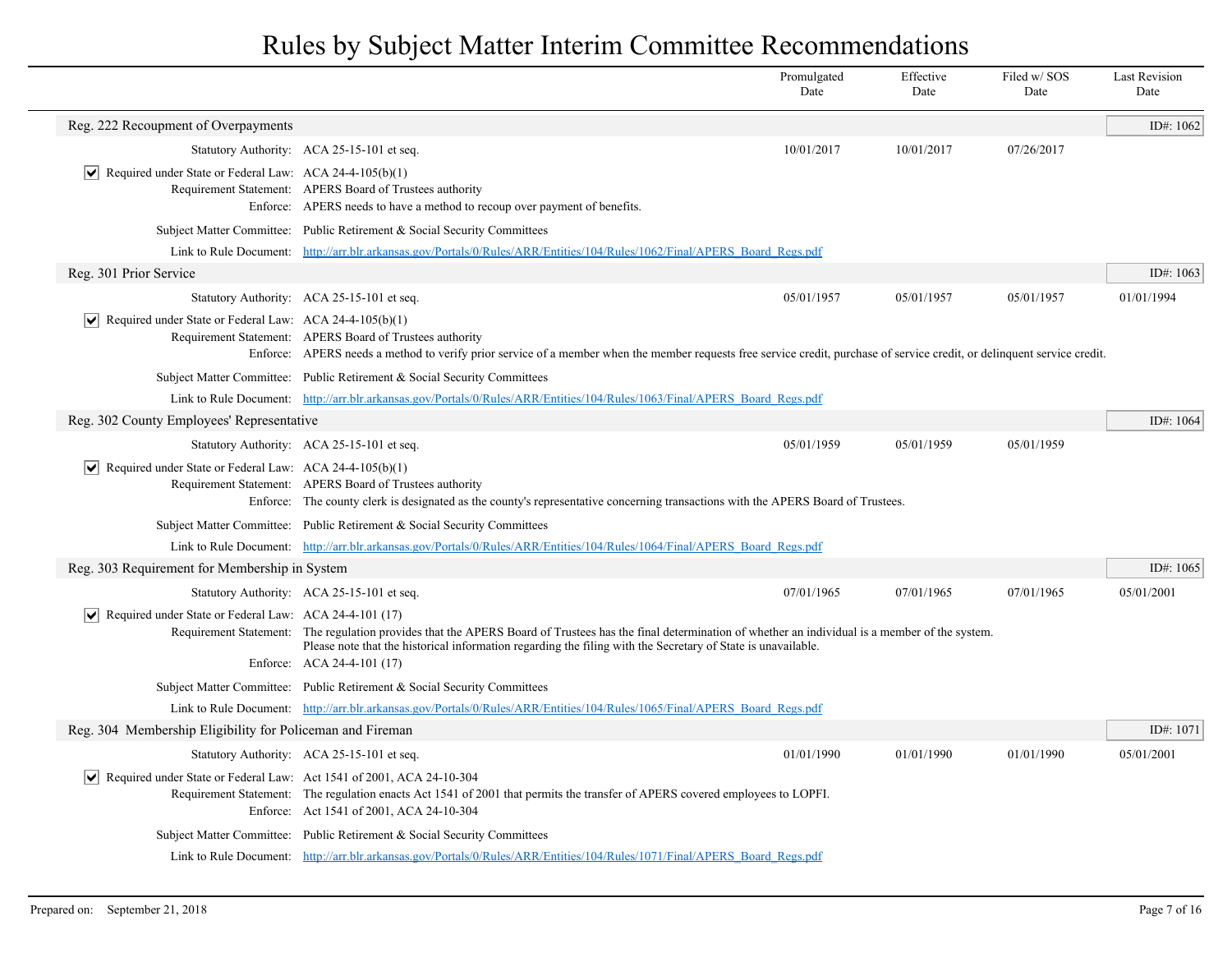|                                                                              |                                                                                                                                                                                                                                                                                    | Promulgated<br>Date | Effective<br>Date | Filed w/SOS<br>Date | <b>Last Revision</b><br>Date |
|------------------------------------------------------------------------------|------------------------------------------------------------------------------------------------------------------------------------------------------------------------------------------------------------------------------------------------------------------------------------|---------------------|-------------------|---------------------|------------------------------|
| Reg. 305 Wages Deputy Tax Collection                                         |                                                                                                                                                                                                                                                                                    |                     |                   |                     | ID#: 1072                    |
|                                                                              | Statutory Authority: ACA 25-15-101 et seq.                                                                                                                                                                                                                                         | 11/01/1991          | 11/01/1991        | 11/01/1991          | 11/01/1995                   |
| $ \mathbf{v} $ Required under State or Federal Law: ACA 24-4-105(b)(1)       | Requirement Statement: APERS Board of Trustees authority<br>Enforce: APERS is permitted to consider fees paid to a deputy tax collection in lieu of wages as wages for retirement purposes.                                                                                        |                     |                   |                     |                              |
|                                                                              | Subject Matter Committee: Public Retirement & Social Security Committees                                                                                                                                                                                                           |                     |                   |                     |                              |
|                                                                              | Link to Rule Document: http://arr.blr.arkansas.gov/Portals/0/Rules/ARR/Entities/104/Rules/1072/Final/APERS Board Regs.pdf                                                                                                                                                          |                     |                   |                     |                              |
| Reg. 306 Participation in APERS Under the Provisions of Act 398 and Act 1292 |                                                                                                                                                                                                                                                                                    |                     |                   |                     | ID#: 1075                    |
|                                                                              | Statutory Authority: ACA 25-15-101 et seq.                                                                                                                                                                                                                                         | 05/01/1995          | 05/01/1995        | 05/01/1995          | 05/01/1997                   |
|                                                                              | $ \mathbf{v} $ Required under State or Federal Law: Acts 398 and 1292 of 1995, ACA 24-4-101<br>Requirement Statement: The regulation provides that a majority of employees of an employer may vote to become covered by APERS.<br>Enforce: Acts 398 and 1292 of 1995, ACA 24-4-101 |                     |                   |                     |                              |
|                                                                              | Subject Matter Committee: Public Retirement & Social Security Committees                                                                                                                                                                                                           |                     |                   |                     |                              |
|                                                                              | Link to Rule Document: http://arr.blr.arkansas.gov/Portals/0/Rules/ARR/Entities/104/Rules/1075/Final/APERS Board Regs.pdf                                                                                                                                                          |                     |                   |                     |                              |
| Reg. 307 Participation in APERS Under Provisions of Act 76 of 1997           |                                                                                                                                                                                                                                                                                    |                     |                   |                     | ID#: 1078                    |
|                                                                              | Statutory Authority: ACA 25-15-101 et seq.                                                                                                                                                                                                                                         | 05/01/1997          | 05/01/1997        | 05/01/1997          | 05/01/2001                   |
|                                                                              | Required under State or Federal Law: Acts 899 of 1995 and 76 of 1997, ACA 24-4-101<br>Requirement Statement: The regulation permits Intergovernmental Juvenile Detention Council to join APERS.<br>Enforce: Acts 899 of 1995 and 76 of 1997, ACA 24-4-101                          |                     |                   |                     |                              |
|                                                                              | Subject Matter Committee: Public Retirement & Social Security Committees                                                                                                                                                                                                           |                     |                   |                     |                              |
|                                                                              | Link to Rule Document: http://arr.blr.arkansas.gov/Portals/0/Rules/ARR/Entities/104/Rules/1078/Final/APERS Board Regs.pdf                                                                                                                                                          |                     |                   |                     |                              |
| Reg. 308 Enrollment in APERS by Colleges and Universities                    |                                                                                                                                                                                                                                                                                    |                     |                   |                     | ID#: 1090                    |
|                                                                              | Statutory Authority: ACA 25-15-101 et seq.                                                                                                                                                                                                                                         | 11/01/1997          | 11/01/1997        | 11/01/1997          | 05/01/2001                   |
| $\triangledown$ Required under State or Federal Law: ACA 24-7-1002           | Requirement Statement: The regulation incorporates ACA 24-7-1002 and requires certain college and university employees to be members of APERS.<br>Enforce: ACA 24-7-1002                                                                                                           |                     |                   |                     |                              |
|                                                                              | Subject Matter Committee: Public Retirement & Social Security Committees                                                                                                                                                                                                           |                     |                   |                     |                              |
|                                                                              | Link to Rule Document: http://arr.blr.arkansas.gov/Portals/0/Rules/ARR/Entities/104/Rules/1090/Final/APERS Board Regs.pdf                                                                                                                                                          |                     |                   |                     |                              |
| Reg. 309 Local Government Unit Participation                                 |                                                                                                                                                                                                                                                                                    |                     |                   |                     | ID#: 1095                    |
|                                                                              | Statutory Authority: ACA 25-15-101 et seq.                                                                                                                                                                                                                                         | 05/01/1999          | 05/01/1999        | 05/01/1999          |                              |
|                                                                              | Required under State or Federal Law: Acts 865 and 880 of 1989, ACA 24-4-1401, ACA 24-4-745<br>Requirement Statement: The regulation allows Rehabilitation Service Corporations to participate in APERS.<br>Enforce: Acts 865 and 880 of 1989, ACA 24-4-1401, ACA 24-4-745          |                     |                   |                     |                              |
|                                                                              | Subject Matter Committee: Public Retirement & Social Security Committees                                                                                                                                                                                                           |                     |                   |                     |                              |
|                                                                              | Link to Rule Document: http://arr.blr.arkansas.gov/Portals/0/Rules/ARR/Entities/104/Rules/1095/Final/APERS Board Regs.pdf                                                                                                                                                          |                     |                   |                     |                              |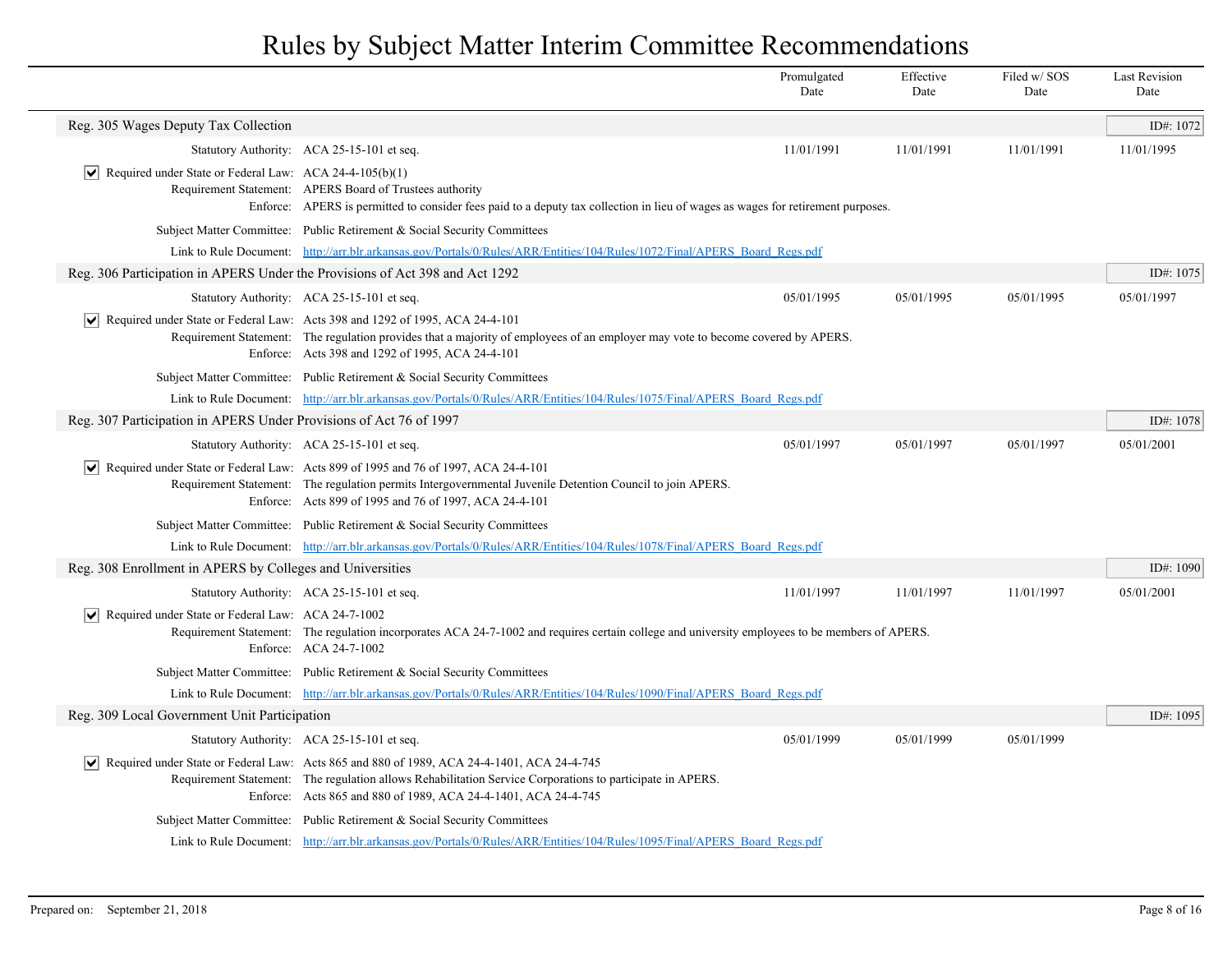|                                                                                   |                                                                                                                                                                                                                                                                                                                                                                     | Promulgated<br>Date | Effective<br>Date | Filed w/SOS<br>Date | <b>Last Revision</b><br>Date |
|-----------------------------------------------------------------------------------|---------------------------------------------------------------------------------------------------------------------------------------------------------------------------------------------------------------------------------------------------------------------------------------------------------------------------------------------------------------------|---------------------|-------------------|---------------------|------------------------------|
| Reg. 310 Termination of Other Employer Participating Retirement Plans             |                                                                                                                                                                                                                                                                                                                                                                     |                     |                   |                     | ID#: 1111                    |
|                                                                                   | Statutory Authority: ACA 25-15-101 et seq.                                                                                                                                                                                                                                                                                                                          | 05/01/1999          | 05/01/1999        | 05/01/1999          | 05/01/2001                   |
| $ \mathbf{v} $ Required under State or Federal Law: Act 884 of 1999               | Requirement Statement: Regulation requires that APERS be the only employer contribution plan and an employer may not set up new plans that require an employer contribution.<br>Enforce: Act 884 of 1999                                                                                                                                                            |                     |                   |                     |                              |
|                                                                                   | Subject Matter Committee: Public Retirement & Social Security Committees                                                                                                                                                                                                                                                                                            |                     |                   |                     |                              |
|                                                                                   | Link to Rule Document: http://arr.blr.arkansas.gov/Portals/0/Rules/ARR/Entities/104/Rules/1111/Final/APERS Board Regs.pdf                                                                                                                                                                                                                                           |                     |                   |                     |                              |
| Reg. 311 Election of Contributory Provisions of Act 2084 of 2005                  |                                                                                                                                                                                                                                                                                                                                                                     |                     |                   |                     | ID#: 1122                    |
|                                                                                   | Statutory Authority: ACA 25-15-101 et seq.                                                                                                                                                                                                                                                                                                                          | 05/01/2005          | 05/01/2005        | 05/01/2005          |                              |
|                                                                                   | $\blacktriangleright$ Required under State or Federal Law: Act 2084 of 2005, ACA 24-4-401, ACA 24-4-101, 24-4-1101 et seq.<br>Requirement Statement: The regulation requires that new hires on or after July 1, 2005, shall be members of APERS and contribute 5% of his or her salary.<br>Enforce: Act 2084 of 2005, ACA 24-4-401, ACA 24-4-101, 24-4-1101 et seq. |                     |                   |                     |                              |
|                                                                                   | Subject Matter Committee: Public Retirement & Social Security Committees                                                                                                                                                                                                                                                                                            |                     |                   |                     |                              |
|                                                                                   | Link to Rule Document: http://arr.blr.arkansas.gov/Portals/0/Rules/ARR/Entities/104/Rules/1122/Final/APERS Board Regs.pdf                                                                                                                                                                                                                                           |                     |                   |                     |                              |
|                                                                                   | Reg. 312 Contributions Required of New County and Elected Officials Who Are Elected for the First Time after July 1, 2001                                                                                                                                                                                                                                           |                     |                   |                     | ID#: 1128                    |
|                                                                                   | Statutory Authority: ACA 25-15-101 et seq.                                                                                                                                                                                                                                                                                                                          | 05/01/2011          | 05/01/2011        | 05/01/2011          |                              |
| $ \mathbf{v} $ Required under State or Federal Law: Act 563 of 2011, ACA 24-4-521 | Requirement Statement: The regulation requires that certain elected officials contribute to his or her APERS account.<br>Enforce: Act 563 of 2011, ACA 24-4-521                                                                                                                                                                                                     |                     |                   |                     |                              |
|                                                                                   | Subject Matter Committee: Public Retirement & Social Security Committees                                                                                                                                                                                                                                                                                            |                     |                   |                     |                              |
|                                                                                   | Link to Rule Document: http://arr.blr.arkansas.gov/Portals/0/Rules/ARR/Entities/104/Rules/1128/Final/APERS Board Regs.pdf                                                                                                                                                                                                                                           |                     |                   |                     |                              |
| Reg. 401 Proof of Millitary Service                                               |                                                                                                                                                                                                                                                                                                                                                                     |                     |                   |                     | ID#: 1141                    |
|                                                                                   | Statutory Authority: ACA 25-15-101 et seq.                                                                                                                                                                                                                                                                                                                          | 10/01/1957          | 10/01/1957        | 10/01/1957          | 01/01/1987                   |
| $ \mathbf{v} $ Required under State or Federal Law: ACA 24-4-105(b)(1)            | Requirement Statement: APERS Board of Trustees authority<br>Enforce: APERS regulation identifies the documents necessary to claim military service.                                                                                                                                                                                                                 |                     |                   |                     |                              |
|                                                                                   | Subject Matter Committee: Public Retirement & Social Security Committees                                                                                                                                                                                                                                                                                            |                     |                   |                     |                              |
|                                                                                   | Link to Rule Document: http://arr.blr.arkansas.gov/Portals/0/Rules/ARR/Entities/104/Rules/1141/Final/APERS Board Regs.pdf                                                                                                                                                                                                                                           |                     |                   |                     |                              |
| Reg. 402 Repayment of Refunded Contributions                                      |                                                                                                                                                                                                                                                                                                                                                                     |                     |                   |                     | ID#: 1145                    |
|                                                                                   | Statutory Authority: ACA 25-15-101 et seq.                                                                                                                                                                                                                                                                                                                          | 10/01/1986          | 10/01/1986        | 10/01/1986          |                              |
|                                                                                   | $\vert \bullet \vert$ Required under State or Federal Law: Act 488 of 1965 as amended, ACA 24-4-105(b)(1)<br>Requirement Statement: The regulations permits a member to repay a refunded member contribution.<br>Enforce: Act 488 of 1965 as amended                                                                                                                |                     |                   |                     |                              |
|                                                                                   | Subject Matter Committee: Public Retirement & Social Security Committees                                                                                                                                                                                                                                                                                            |                     |                   |                     |                              |
|                                                                                   | Link to Rule Document: http://arr.blr.arkansas.gov/Portals/0/Rules/ARR/Entities/104/Rules/1145/Final/APERS Board Regs.pdf                                                                                                                                                                                                                                           |                     |                   |                     |                              |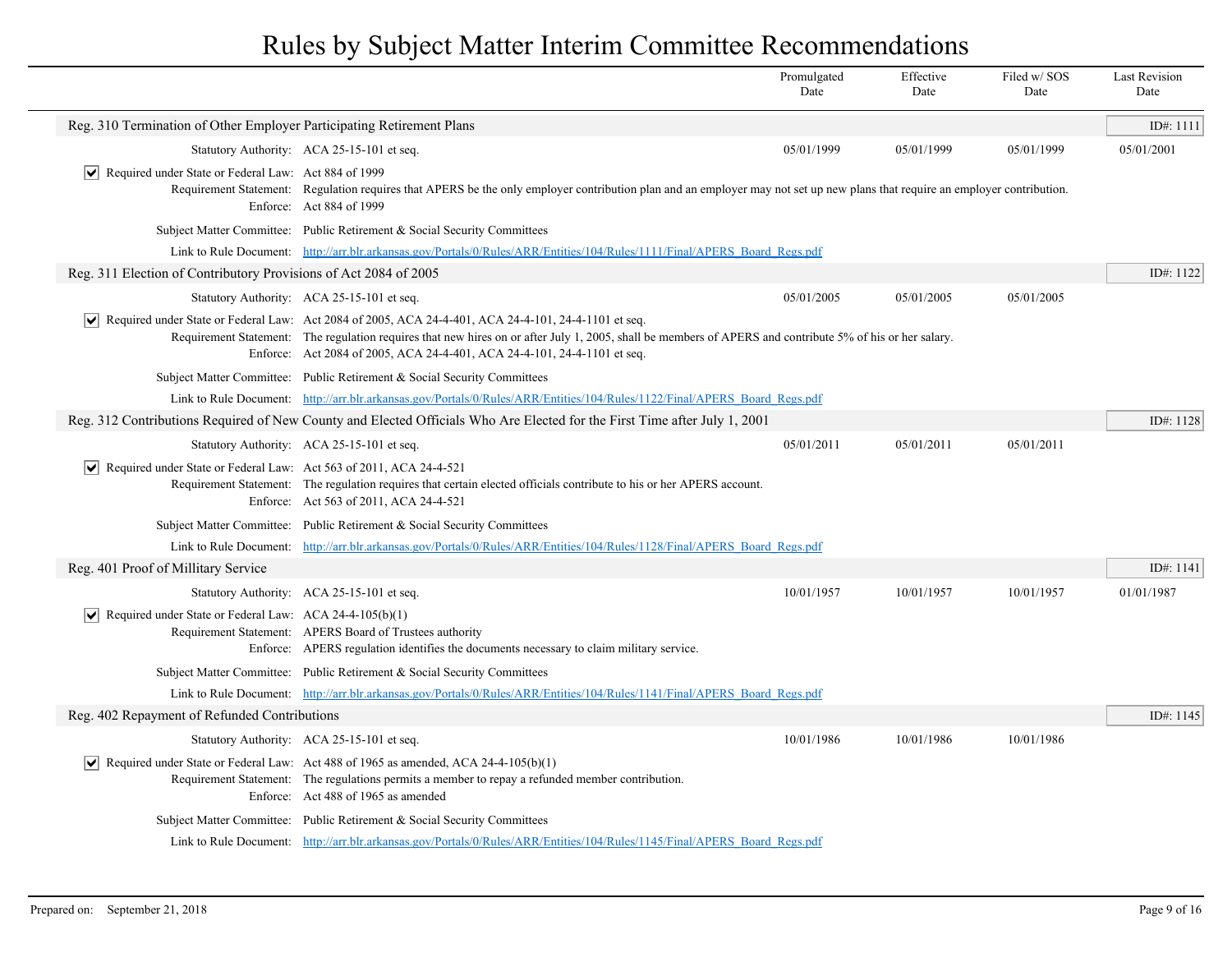|                                                                             |                                                                                                                                                                                                                                                                               | Promulgated<br>Date | Effective<br>Date | Filed w/SOS<br>Date | <b>Last Revision</b><br>Date |
|-----------------------------------------------------------------------------|-------------------------------------------------------------------------------------------------------------------------------------------------------------------------------------------------------------------------------------------------------------------------------|---------------------|-------------------|---------------------|------------------------------|
| Reg. 403 Purchase of Military Service Credit                                |                                                                                                                                                                                                                                                                               |                     |                   |                     | ID#: 1150                    |
|                                                                             | Statutory Authority: ACA 25-15-101 et seq.                                                                                                                                                                                                                                    | 05/01/1991          | 05/01/1991        | 05/01/1991          |                              |
| $ \mathbf{v} $ Required under State or Federal Law: ACA 24-2-502            | Requirement Statement: The regulation permits a member to purchase service credit for certain military service.<br>Enforce: ACA 25-15-101 et seq.                                                                                                                             |                     |                   |                     |                              |
|                                                                             | Subject Matter Committee: Public Retirement & Social Security Committees                                                                                                                                                                                                      |                     |                   |                     |                              |
|                                                                             | Link to Rule Document: http://arr.blr.arkansas.gov/Portals/0/Rules/ARR/Entities/104/Rules/1150/Final/APERS Board Regs.pdf                                                                                                                                                     |                     |                   |                     |                              |
| Reg. 404 Contributions for Millitary Service                                |                                                                                                                                                                                                                                                                               |                     |                   |                     | ID#: 1152                    |
|                                                                             | Statutory Authority: ACA 25-15-101 et seq.                                                                                                                                                                                                                                    | 11/01/1991          | 11/01/1991        | 11/01/1991          |                              |
| $ \vee $ Required under State or Federal Law: ACA 24-2-504                  | Requirement Statement: An employer will pay contributions for the period of active military duty.<br>Enforce: ACA 24-2-504                                                                                                                                                    |                     |                   |                     |                              |
|                                                                             | Subject Matter Committee: Public Retirement & Social Security Committees                                                                                                                                                                                                      |                     |                   |                     |                              |
|                                                                             | Link to Rule Document: http://arr.blr.arkansas.gov/Portals/0/Rules/ARR/Entities/104/Rules/1152/Final/APERS Board Regs.pdf                                                                                                                                                     |                     |                   |                     |                              |
|                                                                             | Reg. 405 Purchase of Service Credit for Time Lost Due to Workers Compensation Injury                                                                                                                                                                                          |                     |                   |                     | ID#: 1155                    |
|                                                                             | Statutory Authority: ACA 25-15-101 et seq.                                                                                                                                                                                                                                    | 05/01/1995          | 05/01/1995        | 05/01/1995          | 05/01/1998                   |
| $ \mathbf{v} $ Required under State or Federal Law: ACA 24-4-516            | Requirement Statement: The regulation permits a member to purchase service credit for time he or she was injured and filed a workers compensation claim.<br>Enforce: ACA 24-4-516                                                                                             |                     |                   |                     |                              |
|                                                                             | Subject Matter Committee: Public Retirement & Social Security Committees                                                                                                                                                                                                      |                     |                   |                     |                              |
|                                                                             | Link to Rule Document: http://arr.blr.arkansas.gov/Portals/0/Rules/ARR/Entities/104/Rules/1155/Final/APERS Board Regs.pdf                                                                                                                                                     |                     |                   |                     |                              |
| Reg. 406 Purchase of Service Credit for State Service Under a Federal Grant |                                                                                                                                                                                                                                                                               |                     |                   |                     | ID#: 1156                    |
|                                                                             | Statutory Authority: ACA 25-15-101 et seq.                                                                                                                                                                                                                                    | 05/01/1995          | 05/01/1995        | 05/01/1995          | 05/01/1998                   |
| $\triangleright$ Required under State or Federal Law: ACA 24-4-517          | Requirement Statement: The regulation allows a member of APERS to purchase service credit for time spent working for the state under a federal grant.<br>Enforce: ACA 24-4-517                                                                                                |                     |                   |                     |                              |
|                                                                             | Subject Matter Committee: Public Retirement & Social Security Committees                                                                                                                                                                                                      |                     |                   |                     |                              |
|                                                                             | Link to Rule Document: http://arr.blr.arkansas.gov/Portals/0/Rules/ARR/Entities/104/Rules/1156/Final/APERS Board Regs.pdf                                                                                                                                                     |                     |                   |                     |                              |
| Reg. 407 Direct Transfer of Eligible Rollover Distributions                 |                                                                                                                                                                                                                                                                               |                     |                   |                     | ID#: 1160                    |
|                                                                             | Statutory Authority: ACA 25-15-101 et seq.                                                                                                                                                                                                                                    | 02/01/1996          | 02/01/1996        | 02/01/1996          |                              |
|                                                                             | $\sqrt{\phantom{a}}$ Required under State or Federal Law: IRS Regulations issued October 19, 1995<br>Requirement Statement: The regulation permits a member to rollover eligible distributions from a tax qualified plan.<br>Enforce: IRS Regulations issued October 19, 1995 |                     |                   |                     |                              |
|                                                                             | Subject Matter Committee: Public Retirement & Social Security Committees                                                                                                                                                                                                      |                     |                   |                     |                              |
|                                                                             | Link to Rule Document: http://arr.blr.arkansas.gov/Portals/0/Rules/ARR/Entities/104/Rules/1160/Final/APERS Board Regs.pdf                                                                                                                                                     |                     |                   |                     |                              |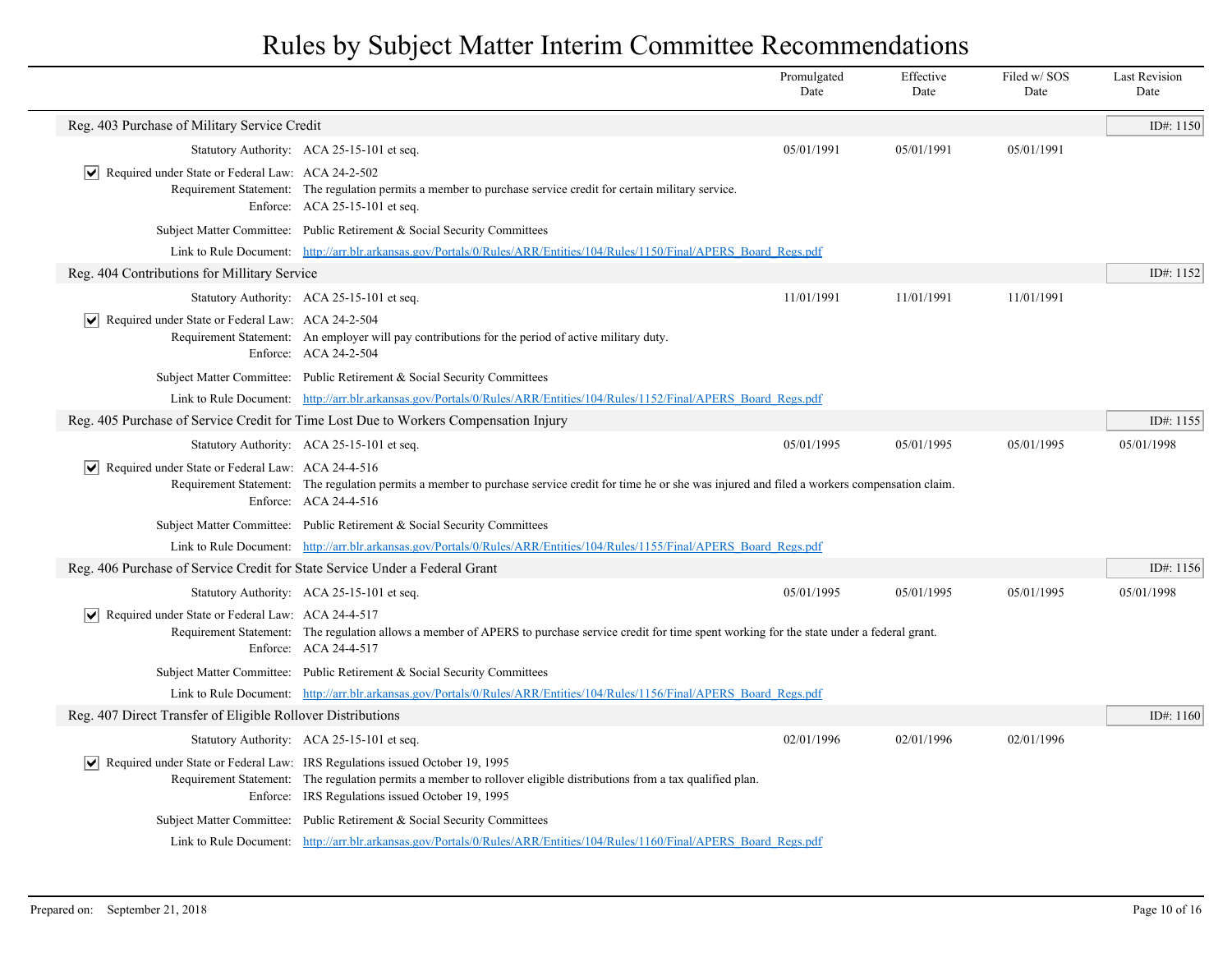|                                                                         |                                                                                                                                                                                                                                                                                  | Promulgated<br>Date | Effective<br>Date | Filed w/SOS<br>Date | <b>Last Revision</b><br>Date |
|-------------------------------------------------------------------------|----------------------------------------------------------------------------------------------------------------------------------------------------------------------------------------------------------------------------------------------------------------------------------|---------------------|-------------------|---------------------|------------------------------|
| Reg. 408 Regular interest                                               |                                                                                                                                                                                                                                                                                  |                     |                   |                     | ID#: 1163                    |
|                                                                         | Statutory Authority: ACA 25-15-101 et seq.                                                                                                                                                                                                                                       | 05/01/1997          | 05/01/1997        | 05/01/1997          | 11/01/2014                   |
| $ \mathbf{v} $ Required under State or Federal Law: ACA 24-4-101        | Requirement Statement: The regulation allows for interest to be paid on member contributions.<br>Enforce: ACA 24-4-101                                                                                                                                                           |                     |                   |                     |                              |
|                                                                         | Subject Matter Committee: Public Retirement & Social Security Committees                                                                                                                                                                                                         |                     |                   |                     |                              |
|                                                                         | Link to Rule Document: http://arr.blr.arkansas.gov/Portals/0/Rules/ARR/Entities/104/Rules/1163/Final/APERS Board Regs.pdf                                                                                                                                                        |                     |                   |                     |                              |
| Reg. 409 Purchase of Out-of-State or Federal Service Credit             |                                                                                                                                                                                                                                                                                  |                     |                   |                     | ID#: 1184                    |
|                                                                         | Statutory Authority: ACA 25-15-101 et seq.                                                                                                                                                                                                                                       | 05/01/2005          | 05/01/2005        | 05/01/2005          |                              |
| $ \mathbf{v} $ Required under State or Federal Law: ACA 24-1-107        | Requirement Statement: The regulation allows a member to purchase service credit for time spent working in another state or the federal government.<br>Enforce: ACA 24-1-107                                                                                                     |                     |                   |                     |                              |
|                                                                         | Subject Matter Committee: Public Retirement & Social Security Committees                                                                                                                                                                                                         |                     |                   |                     |                              |
|                                                                         | Link to Rule Document: http://arr.blr.arkansas.gov/Portals/0/Rules/ARR/Entities/104/Rules/1184/Final/APERS Board Regs.pdf                                                                                                                                                        |                     |                   |                     |                              |
|                                                                         | Reg. 410 Purchase of AR National Guard or Armed Forces Reserve Service Credit                                                                                                                                                                                                    |                     |                   |                     | ID#: 1189                    |
|                                                                         | Statutory Authority: ACA 25-15-101 et seq.                                                                                                                                                                                                                                       | 05/01/2005          | 05/01/2005        | 05/01/2005          |                              |
| $ \mathbf{v} $ Required under State or Federal Law: ACA 24-2-503        | Requirement Statement: The regulation provides for the purchase of time spent by a member in the Arkansas National Guard or the Armed Forces Reserve.<br>Enforce: ACA 24-2-503                                                                                                   |                     |                   |                     |                              |
|                                                                         | Subject Matter Committee: Public Retirement & Social Security Committees                                                                                                                                                                                                         |                     |                   |                     |                              |
|                                                                         | Link to Rule Document: http://arr.blr.arkansas.gov/Portals/0/Rules/ARR/Entities/104/Rules/1189/Final/APERS Board Regs.pdf                                                                                                                                                        |                     |                   |                     |                              |
| Reg. 411 Purchase of Service Authorized by Section 2 of Act 295 of 2009 |                                                                                                                                                                                                                                                                                  |                     |                   |                     | ID#: 1194                    |
|                                                                         | Statutory Authority: ACA 25-15-101 et seq.                                                                                                                                                                                                                                       | 05/01/2009          | 05/01/2009        | 05/01/2009          |                              |
| $\triangledown$ Required under State or Federal Law: ACA 24-2-503       | Requirement Statement: The regulation permits members to purchase service credit for time spent in the National Guard.<br>Enforce: ACA 24-2-503                                                                                                                                  |                     |                   |                     |                              |
|                                                                         | Subject Matter Committee: Public Retirement & Social Security Committees                                                                                                                                                                                                         |                     |                   |                     |                              |
|                                                                         | Link to Rule Document: http://arr.blr.arkansas.gov/Portals/0/Rules/ARR/Entities/104/Rules/1194/Final/APERS_Board_Regs.pdf                                                                                                                                                        |                     |                   |                     |                              |
| Reg. 501 Investment Policy                                              |                                                                                                                                                                                                                                                                                  |                     |                   |                     | ID#: 1195                    |
|                                                                         | Statutory Authority: ACA 25-15-101 et seq.                                                                                                                                                                                                                                       | 12/01/1985          | 12/01/1985        | 12/01/1985          | 08/01/2014                   |
|                                                                         | Required under State or Federal Law: Act 412 of 1985, Act 302 of 1989, Act 1194 of 1997, ACA 24-2-601-24-2-619,<br>Requirement Statement: The regulation outlines APERS investment Policy<br>Enforce: Act 412 of 1985, Act 302 of 1989, Act 1194 of 1997, ACA 24-2-601-24-2-619, |                     |                   |                     |                              |
|                                                                         | Subject Matter Committee: Public Retirement & Social Security Committees                                                                                                                                                                                                         |                     |                   |                     |                              |
|                                                                         | Link to Rule Document: http://arr.blr.arkansas.gov/Portals/0/Rules/ARR/Entities/104/Rules/1195/Final/APERS Board Regs.pdf                                                                                                                                                        |                     |                   |                     |                              |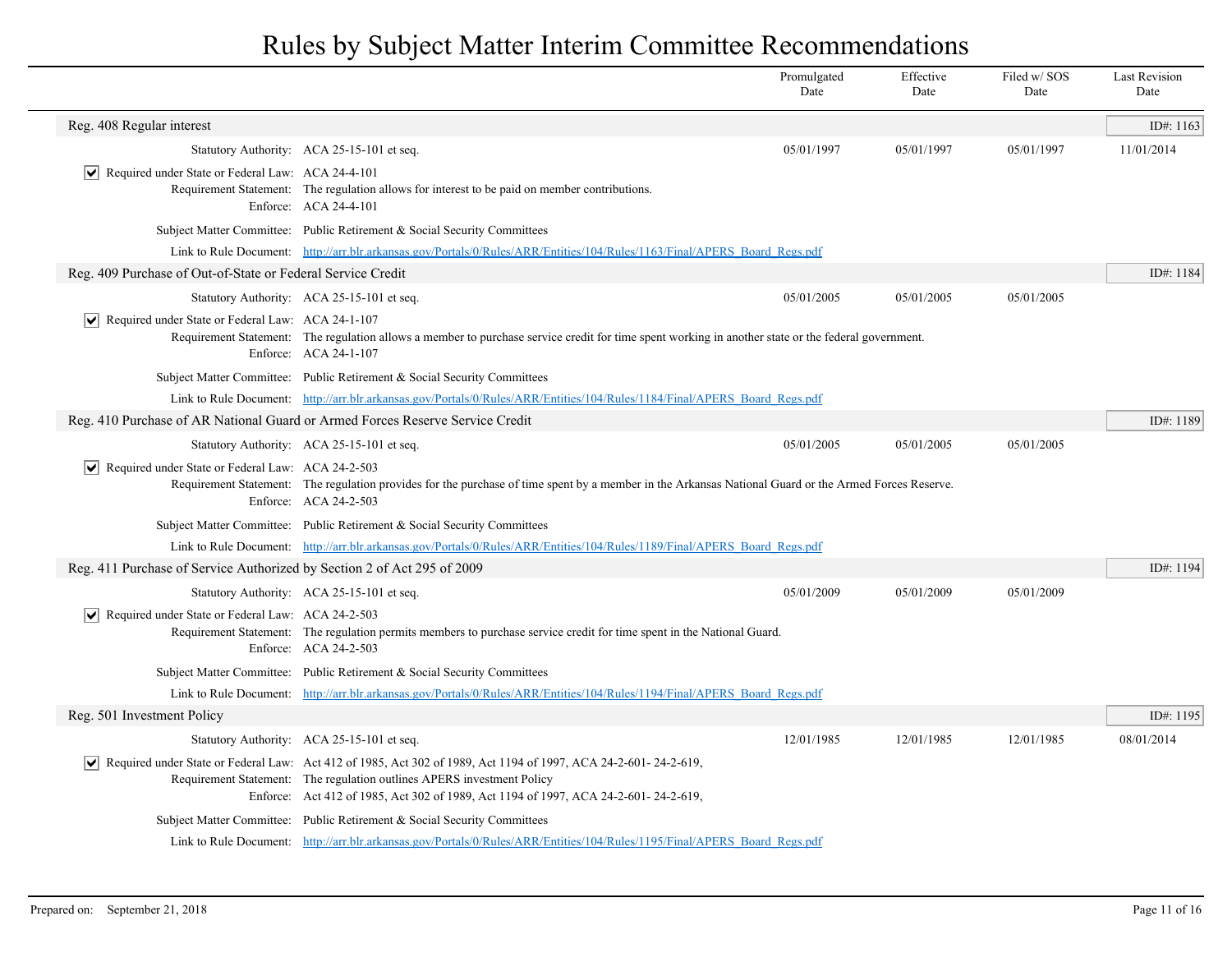|                                                                                                    |                                                                                                                                                                                                  | Promulgated<br>Date                                                                                                                                                     | Effective<br>Date | Filed w/SOS<br>Date | <b>Last Revision</b><br>Date |  |  |
|----------------------------------------------------------------------------------------------------|--------------------------------------------------------------------------------------------------------------------------------------------------------------------------------------------------|-------------------------------------------------------------------------------------------------------------------------------------------------------------------------|-------------------|---------------------|------------------------------|--|--|
| Reg. 602 Definitions                                                                               |                                                                                                                                                                                                  |                                                                                                                                                                         |                   |                     | ID#: 1197                    |  |  |
|                                                                                                    | Statutory Authority: ACA 25-15-101 et seq.                                                                                                                                                       | 05/01/2009                                                                                                                                                              | 05/01/2009        | 05/01/2009          |                              |  |  |
| Required under State or Federal Law: ACA 24-4-750                                                  | Enforce: ACA 24-4-750                                                                                                                                                                            | Requirement Statement: APERS was required by statute to adopt existing regulations of the District Judge Retirement System when it was abolished and merged with APERS. |                   |                     |                              |  |  |
|                                                                                                    | Subject Matter Committee: Public Retirement & Social Security Committees                                                                                                                         |                                                                                                                                                                         |                   |                     |                              |  |  |
|                                                                                                    | Link to Rule Document: http://arr.blr.arkansas.gov/Portals/0/Rules/ARR/Entities/104/Rules/1197/Final/APERS Board Regs.pdf                                                                        |                                                                                                                                                                         |                   |                     |                              |  |  |
| Reg. 603 Annual Actuarial Valuation and Monetary Distributions                                     |                                                                                                                                                                                                  |                                                                                                                                                                         |                   |                     | ID#: 1198                    |  |  |
|                                                                                                    | Statutory Authority: ACA 25-15-101 et seq.                                                                                                                                                       | 05/01/2009                                                                                                                                                              | 05/01/2009        | 05/01/2009          |                              |  |  |
| Required under State or Federal Law: ACA 24-4-750<br>$ \bm{\mathsf{v}} $                           | Requirement Statement: APERS was required by statute to adopt existing regulations of the District Judge Retirement System when it was abolished and merged with APERS.<br>Enforce: ACA 24-4-750 |                                                                                                                                                                         |                   |                     |                              |  |  |
|                                                                                                    | Subject Matter Committee: Public Retirement & Social Security Committees                                                                                                                         |                                                                                                                                                                         |                   |                     |                              |  |  |
|                                                                                                    | Link to Rule Document: http://arr.blr.arkansas.gov/Portals/0/Rules/ARR/Entities/104/Rules/1198/Final/APERS Board Regs.pdf                                                                        |                                                                                                                                                                         |                   |                     |                              |  |  |
| Reg. 604 Membership Generally                                                                      |                                                                                                                                                                                                  |                                                                                                                                                                         |                   |                     | ID#: 1199                    |  |  |
| Statutory Authority: ACA 25-15-101                                                                 |                                                                                                                                                                                                  | 05/01/2009                                                                                                                                                              | 05/01/2009        | 05/01/2009          |                              |  |  |
| Required under State or Federal Law: ACA 24-4-750<br>$ \bm{\mathsf{v}} $<br>Requirement Statement: |                                                                                                                                                                                                  |                                                                                                                                                                         |                   |                     |                              |  |  |
|                                                                                                    | APERS was required by statute to adopt existing regulations of the District Judge Retirement System when it was abolished and merged with APERS.<br>Enforce: ACA 24-4-750                        |                                                                                                                                                                         |                   |                     |                              |  |  |
|                                                                                                    | Subject Matter Committee: Public Retirement & Social Security Committees                                                                                                                         |                                                                                                                                                                         |                   |                     |                              |  |  |
|                                                                                                    | Link to Rule Document: http://arr.blr.arkansas.gov/Portals/0/Rules/ARR/Entities/104/Rules/1199/Final/APERS Board Regs.pdf                                                                        |                                                                                                                                                                         |                   |                     |                              |  |  |
| Reg. 605 Contribution of Member's Refund                                                           |                                                                                                                                                                                                  |                                                                                                                                                                         |                   |                     | ID#: 1200                    |  |  |
|                                                                                                    | Statutory Authority: ACA 25-15-101 et seq.                                                                                                                                                       | 05/01/2009                                                                                                                                                              | 05/01/2009        | 05/01/2009          |                              |  |  |
| Required under State or Federal Law: ACA 24-4-750<br>$ \bm{\mathsf{v}} $<br>Requirement Statement: |                                                                                                                                                                                                  |                                                                                                                                                                         |                   |                     |                              |  |  |
|                                                                                                    | APERS was required by statute to adopt existing regulations of the District Judge Retirement System when it was abolished and merged with APERS.<br>Enforce: ACA 24-4-750                        |                                                                                                                                                                         |                   |                     |                              |  |  |
|                                                                                                    | Subject Matter Committee: Public Retirement & Social Security Committees                                                                                                                         |                                                                                                                                                                         |                   |                     |                              |  |  |
|                                                                                                    | Link to Rule Document: http://arr.blr.arkansas.gov/Portals/0/Rules/ARR/Entities/104/Rules/1200/Final/APERS Board Regs.pdf                                                                        |                                                                                                                                                                         |                   |                     |                              |  |  |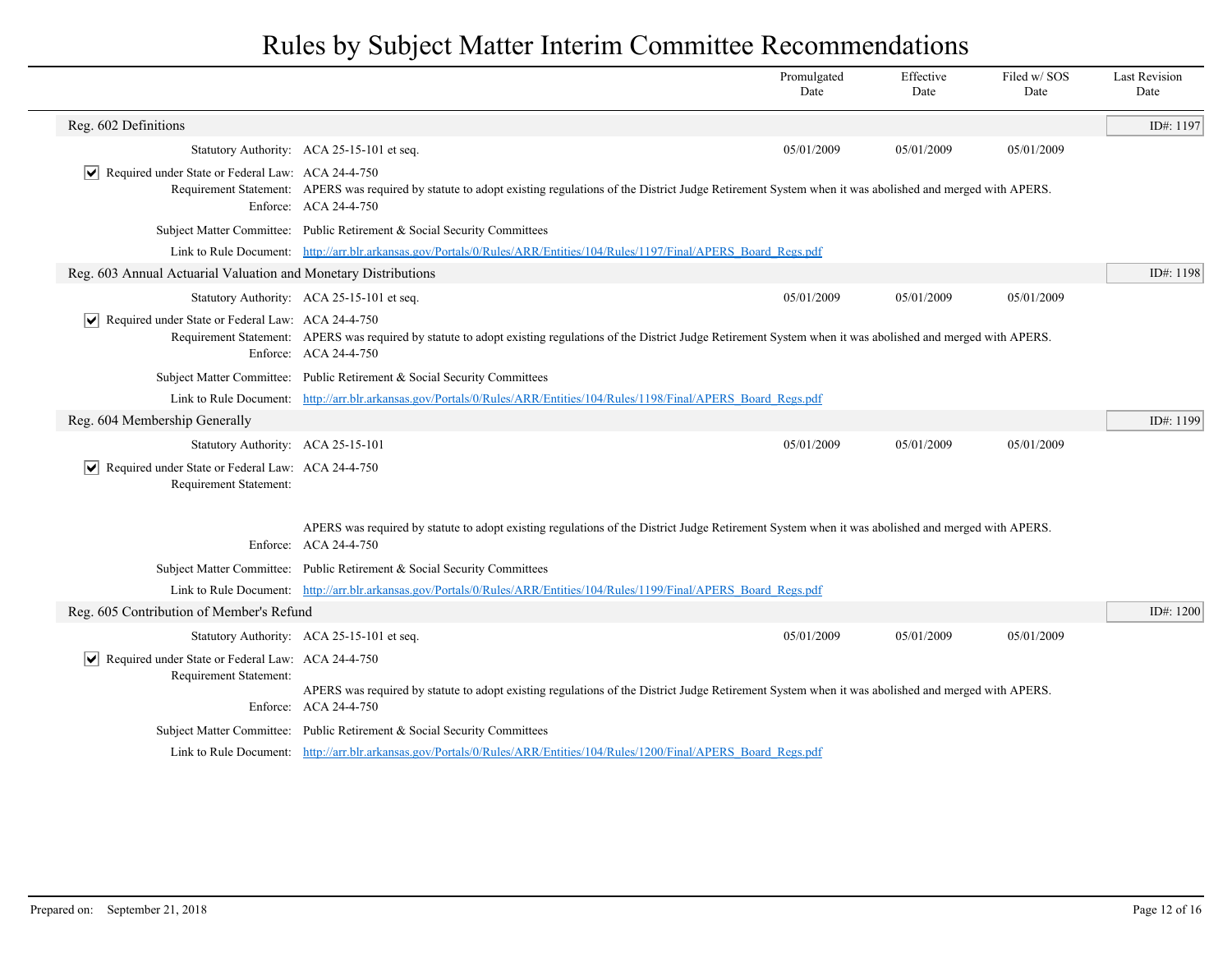|                                                                                |                                                                                                                                                                                                     | Promulgated<br>Date | Effective<br>Date | Filed w/ SOS<br>Date | <b>Last Revision</b><br>Date |
|--------------------------------------------------------------------------------|-----------------------------------------------------------------------------------------------------------------------------------------------------------------------------------------------------|---------------------|-------------------|----------------------|------------------------------|
| Reg. 606 Contributions Government Entity                                       |                                                                                                                                                                                                     |                     |                   |                      | ID#: 1201                    |
|                                                                                | Statutory Authority: ACA 25-15-101 et seq.                                                                                                                                                          | 05/01/2009          | 05/01/2009        | 05/01/2009           |                              |
| $ \mathbf{v} $ Required under State or Federal Law: ACA 24-4-750               | Requirement Statement: APERS was required by statute to adopt existing regulations of the District Judge Retirement System when it was abolished and merged with APERS.<br>Enforce: ACA 24-4-750    |                     |                   |                      |                              |
|                                                                                | Subject Matter Committee: Public Retirement & Social Security Committees                                                                                                                            |                     |                   |                      |                              |
|                                                                                | Link to Rule Document: http://arr.blr.arkansas.gov/Portals/0/Rules/ARR/Entities/104/Rules/1201/Final/APERS Board Regs.pdf                                                                           |                     |                   |                      |                              |
| Reg. 607 Additional Funding Retirement Benefits                                |                                                                                                                                                                                                     |                     |                   |                      | ID#: 1204                    |
|                                                                                | Statutory Authority: ACA 25-15-101 et seq.                                                                                                                                                          | 05/01/2009          | 05/01/2009        | 05/01/2009           |                              |
| $ \mathbf{v} $ Required under State or Federal Law: ACA 24-4-751, ACA 24-4-750 | Requirement Statement: The regulation requires that municipalities that established a municipal judges retirement fund contribute money that represents the actuarial determined accrued liability. |                     |                   |                      |                              |
|                                                                                | APERS was required by statute to adopt existing regulations of the District Judge Retirement System when it was abolished and merged with APERS.<br>Enforce: ACA 24-4-750, ACA 24-4-751             |                     |                   |                      |                              |
|                                                                                | Subject Matter Committee: Public Retirement & Social Security Committees                                                                                                                            |                     |                   |                      |                              |
|                                                                                | Link to Rule Document: http://arr.blr.arkansas.gov/Portals/0/Rules/ARR/Entities/104/Rules/1204/Final/APERS Board Regs.pdf                                                                           |                     |                   |                      |                              |
| Reg. 608 Contributions - Cessation Upon Maximum Benefit Eligibility            |                                                                                                                                                                                                     |                     |                   |                      | ID#: $1205$                  |
|                                                                                | Statutory Authority: ACA 25-15-101 et seq.                                                                                                                                                          | 05/01/2009          | 05/01/2009        | 05/01/2009           |                              |
| $ \mathbf{v} $ Required under State or Federal Law: ACA 24-4-750               | Requirement Statement: APERS was required by statute to adopt existing regulations of the District Judge Retirement System when it was abolished and merged with APERS.<br>Enforce: ACA 24-4-750    |                     |                   |                      |                              |
|                                                                                | Subject Matter Committee: Public Retirement & Social Security Committees                                                                                                                            |                     |                   |                      |                              |
|                                                                                | Link to Rule Document: http://arr.blr.arkansas.gov/Portals/0/Rules/ARR/Entities/104/Rules/1205/Final/APERS Board Regs.pdf                                                                           |                     |                   |                      |                              |
| Reg. 609 Actual Service Requirement                                            |                                                                                                                                                                                                     |                     |                   |                      | ID#: 1206                    |
|                                                                                | Statutory Authority: ACA 25-15-101 et seq.                                                                                                                                                          | 05/01/2009          | 05/01/2009        | 05/01/2009           |                              |
| $ \mathbf{v} $ Required under State or Federal Law: ACA 24-4-750               | Requirement Statement: APERS was required by statute to adopt existing regulations of the District Judge Retirement System when it was abolished and merged with APERS.<br>Enforce: ACA 24-4-750    |                     |                   |                      |                              |
|                                                                                | Subject Matter Committee: Public Retirement & Social Security Committees                                                                                                                            |                     |                   |                      |                              |
|                                                                                | Link to Rule Document: http://arr.blr.arkansas.gov/Portals/0/Rules/ARR/Entities/104/Rules/1206/Final/APERS Board Regs.pdf                                                                           |                     |                   |                      |                              |
| Reg. 610 Eligibility for Benefits - Retirement Generally                       |                                                                                                                                                                                                     |                     |                   |                      | ID#: 1207                    |
|                                                                                | Statutory Authority: ACA 25-15-101 et seq.                                                                                                                                                          | 05/01/2009          | 05/01/2009        | 05/01/2009           |                              |
| $ \mathbf{v} $ Required under State or Federal Law: ACA 24-4-750               | Requirement Statement: APERS was required by statute to adopt existing regulations of the District Judge Retirement System when it was abolished and merged with APERS.<br>Enforce: ACA 24-4-750    |                     |                   |                      |                              |
|                                                                                | Subject Matter Committee: Public Retirement & Social Security Committees                                                                                                                            |                     |                   |                      |                              |
|                                                                                | Link to Rule Document: http://arr.blr.arkansas.gov/Portals/0/Rules/ARR/Entities/104/Rules/1207/Final/APERS Board Regs.pdf                                                                           |                     |                   |                      |                              |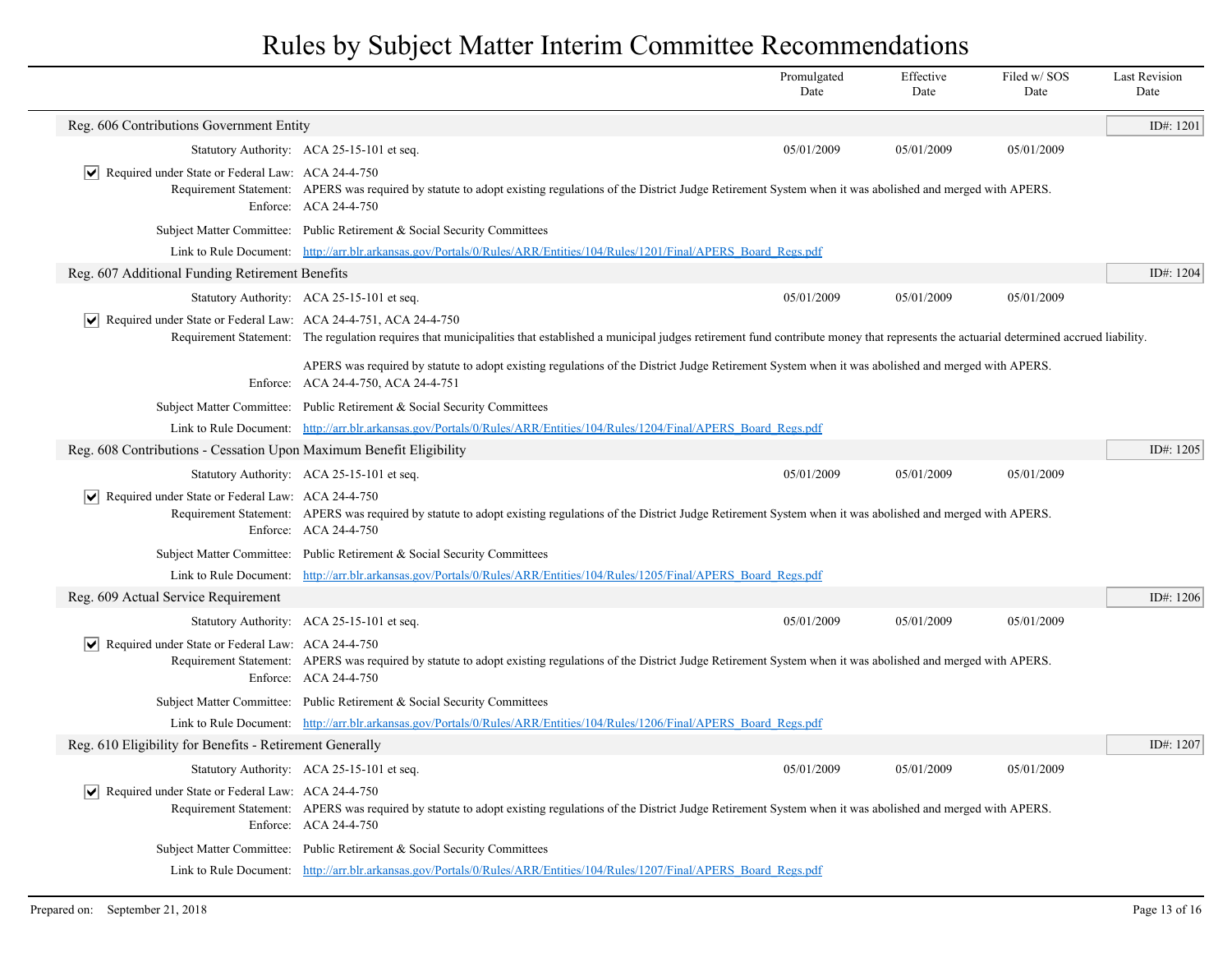|                                                                  |                                                                                                                                                                                                  | Promulgated<br>Date | Effective<br>Date | Filed w/SOS<br>Date | <b>Last Revision</b><br>Date |
|------------------------------------------------------------------|--------------------------------------------------------------------------------------------------------------------------------------------------------------------------------------------------|---------------------|-------------------|---------------------|------------------------------|
| Reg. 611 Eligibility for Benefits - Early Retirement             |                                                                                                                                                                                                  |                     |                   |                     | ID#: 1209                    |
|                                                                  | Statutory Authority: ACA 25-15-101 et seq.                                                                                                                                                       | 05/01/2009          | 05/01/2009        | 05/01/2009          |                              |
| $ \mathbf{v} $ Required under State or Federal Law: ACA 24-4-750 | Requirement Statement: APERS was required by statute to adopt existing regulations of the District Judge Retirement System when it was abolished and merged with APERS.<br>Enforce: ACA 24-4-750 |                     |                   |                     |                              |
|                                                                  | Subject Matter Committee: Public Retirement & Social Security Committees                                                                                                                         |                     |                   |                     |                              |
|                                                                  | Link to Rule Document: http://arr.blr.arkansas.gov/Portals/0/Rules/ARR/Entities/104/Rules/1209/Final/APERS Board Regs.pdf                                                                        |                     |                   |                     |                              |
| Reg. 612 Eligibility for Benefits - Disability Retirement        |                                                                                                                                                                                                  |                     |                   |                     | ID#: 1210                    |
|                                                                  | Statutory Authority: ACA 25-15-101 et seq.                                                                                                                                                       | 05/01/2009          | 05/01/2009        | 05/01/2009          |                              |
| $ \mathbf{v} $ Required under State or Federal Law: ACA 24-4-750 | Requirement Statement: APERS was required by statute to adopt existing regulations of the District Judge Retirement System when it was abolished and merged with APERS.<br>Enforce: ACA 24-4-750 |                     |                   |                     |                              |
|                                                                  | Subject Matter Committee: Public Retirement & Social Security Committees                                                                                                                         |                     |                   |                     |                              |
|                                                                  | Link to Rule Document: http://arr.blr.arkansas.gov/Portals/0/Rules/ARR/Entities/104/Rules/1210/Final/APERS Board Regs.pdf                                                                        |                     |                   |                     |                              |
| Reg. 613 Retirement and Survivor's Benefits Generally            |                                                                                                                                                                                                  |                     |                   |                     | ID#: 1211                    |
|                                                                  | Statutory Authority: ACA 25-15-101 et seq.                                                                                                                                                       | 05/01/2009          | 05/01/2009        | 05/01/2009          |                              |
| $ \mathbf{v} $ Required under State or Federal Law: ACA 24-4-750 | Requirement Statement: APERS was required by statute to adopt existing regulations of the District Judge Retirement System when it was abolished and merged with APERS.<br>Enforce: ACA 24-4-750 |                     |                   |                     |                              |
|                                                                  | Subject Matter Committee: Public Retirement & Social Security Committees                                                                                                                         |                     |                   |                     |                              |
|                                                                  | Link to Rule Document: http://arr.blr.arkansas.gov/Portals/0/Rules/ARR/Entities/104/Rules/1211/Final/APERS Board Regs.pdf                                                                        |                     |                   |                     |                              |
| Reg. 614 Eligibility for Benefits                                |                                                                                                                                                                                                  |                     |                   |                     | ID#: 1212                    |
|                                                                  | Statutory Authority: ACA 25-15-101 et seq.                                                                                                                                                       | 05/01/2009          | 05/01/2009        | 05/01/2009          |                              |
| $ \mathbf{v} $ Required under State or Federal Law: ACA 24-4-750 | Requirement Statement: APERS was required by statute to adopt existing regulations of the District Judge Retirement System when it was abolished and merged with APERS.<br>Enforce: ACA 24-4-750 |                     |                   |                     |                              |
|                                                                  | Subject Matter Committee: Public Retirement & Social Security Committees                                                                                                                         |                     |                   |                     |                              |
|                                                                  | Link to Rule Document: http://arr.blr.arkansas.gov/Portals/0/Rules/ARR/Entities/104/Rules/1212/Final/APERS Board Regs.pdf                                                                        |                     |                   |                     |                              |
| Reg. 615 Restrictions on Benefits                                |                                                                                                                                                                                                  |                     |                   |                     | ID#: 1213                    |
|                                                                  | Statutory Authority: ACA 25-15-101 et seq.                                                                                                                                                       | 05/01/2009          | 05/01/2009        | 05/01/2009          |                              |
| $ \mathbf{v} $ Required under State or Federal Law: ACA 24-4-750 | Requirement Statement: APERS was required by statute to adopt existing regulations of the District Judge Retirement System when it was abolished and merged with APERS.<br>Enforce: ACA 24-4-750 |                     |                   |                     |                              |
|                                                                  | Subject Matter Committee: Public Retirement & Social Security Committees                                                                                                                         |                     |                   |                     |                              |
|                                                                  | Link to Rule Document: http://arr.blr.arkansas.gov/Portals/0/Rules/ARR/Entities/104/Rules/1213/Final/APERS Board Regs.pdf                                                                        |                     |                   |                     |                              |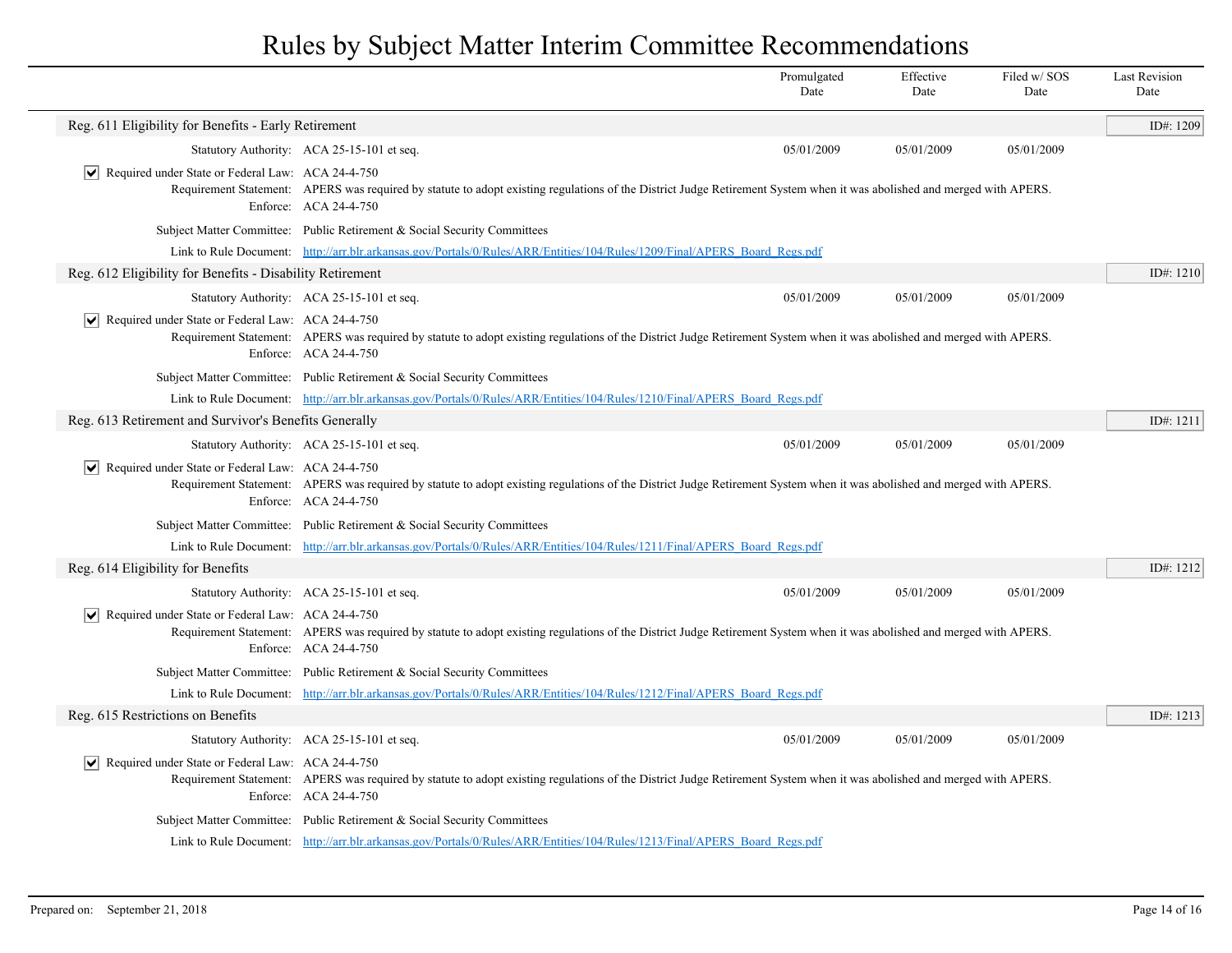|                                                                       |                                                                                                                                                                                                  | Promulgated<br>Date | Effective<br>Date | Filed w/SOS<br>Date | <b>Last Revision</b><br>Date |
|-----------------------------------------------------------------------|--------------------------------------------------------------------------------------------------------------------------------------------------------------------------------------------------|---------------------|-------------------|---------------------|------------------------------|
| Reg. 616 Redetermination of Benefits                                  |                                                                                                                                                                                                  |                     |                   |                     | ID#: 1214                    |
|                                                                       | Statutory Authority: ACA 25-15-101 et seq.                                                                                                                                                       | 05/01/2009          | 05/01/2009        | 05/01/2009          |                              |
| $ \mathbf{v} $ Required under State or Federal Law: ACA 24-4-750      | Requirement Statement: APERS was required by statute to adopt existing regulations of the District Judge Retirement System when it was abolished and merged with APERS.<br>Enforce: ACA 24-4-750 |                     |                   |                     |                              |
|                                                                       | Subject Matter Committee: Public Retirement & Social Security Committees                                                                                                                         |                     |                   |                     |                              |
|                                                                       | Link to Rule Document: http://arr.blr.arkansas.gov/Portals/0/Rules/ARR/Entities/104/Rules/1214/Final/APERS Board Regs.pdf                                                                        |                     |                   |                     |                              |
| Reg. 617 Limitation on Benefit Enhancement                            |                                                                                                                                                                                                  |                     |                   |                     | ID#: 1215                    |
|                                                                       | Statutory Authority: ACA 25-15-101 et seq.                                                                                                                                                       | 05/01/2009          | 05/01/2009        | 05/01/2009          |                              |
| $ \mathbf{v} $ Required under State or Federal Law: ACA 24-4-750      | Requirement Statement: APERS was required by statute to adopt existing regulations of the District Judge Retirement System when it was abolished and merged with APERS.<br>Enforce: ACA 24-4-750 |                     |                   |                     |                              |
|                                                                       | Subject Matter Committee: Public Retirement & Social Security Committees                                                                                                                         |                     |                   |                     |                              |
|                                                                       | Link to Rule Document: http://arr.blr.arkansas.gov/Portals/0/Rules/ARR/Entities/104/Rules/1215/Final/APERS Board Regs.pdf                                                                        |                     |                   |                     |                              |
| Reg. 618 Reciprocal System                                            |                                                                                                                                                                                                  |                     |                   |                     | ID#: 1216                    |
|                                                                       | Statutory Authority: ACA 25-15-101 et seq.                                                                                                                                                       | 05/01/2009          | 05/01/2009        | 05/01/2009          |                              |
| Required under State or Federal Law: ACA 24-4-750                     | Requirement Statement: APERS was required by statute to adopt existing regulations of the District Judge Retirement System when it was abolished and merged with APERS.<br>Enforce: ACA 24-4-750 |                     |                   |                     |                              |
|                                                                       | Subject Matter Committee: Public Retirement & Social Security Committees                                                                                                                         |                     |                   |                     |                              |
|                                                                       | Link to Rule Document: http://arr.blr.arkansas.gov/Portals/0/Rules/ARR/Entities/104/Rules/1216/Final/APERS Board Regs.pdf                                                                        |                     |                   |                     |                              |
| Reg. 619 Termination Required for Retirement                          |                                                                                                                                                                                                  |                     |                   |                     | ID#: 1217                    |
|                                                                       | Statutory Authority: ACA 25-15-101 et seq.                                                                                                                                                       | 05/01/2009          | 05/01/2009        | 05/01/2009          |                              |
| Required under State or Federal Law: ACA 24-4-750                     | Requirement Statement: APERS was required by statute to adopt existing regulations of the District Judge Retirement System when it was abolished and merged with APERS.<br>Enforce: ACA 24-4-750 |                     |                   |                     |                              |
|                                                                       | Subject Matter Committee: Public Retirement & Social Security Committees                                                                                                                         |                     |                   |                     |                              |
|                                                                       | Link to Rule Document: http://arr.blr.arkansas.gov/Portals/0/Rules/ARR/Entities/104/Rules/1217/Final/APERS Board Regs.pdf                                                                        |                     |                   |                     |                              |
| Reg. 620 Benefit Provisions - Subjection of Annuity to Process of Law |                                                                                                                                                                                                  |                     |                   |                     | ID#: 1218                    |
|                                                                       | Statutory Authority: ACA 25-15-101 et seq.                                                                                                                                                       | 05/01/2009          | 05/01/2009        | 05/01/2009          |                              |
| $ \mathbf{v} $ Required under State or Federal Law: ACA 24-4-750      | Requirement Statement: APERS was required by statute to adopt existing regulations of the District Judge Retirement System when it was abolished and merged with APERS.<br>Enforce: ACA 24-4-750 |                     |                   |                     |                              |
|                                                                       | Subject Matter Committee: Public Retirement & Social Security Committees                                                                                                                         |                     |                   |                     |                              |
|                                                                       | Link to Rule Document: http://arr.blr.arkansas.gov/Portals/0/Rules/ARR/Entities/104/Rules/1218/Final/APERS Board Regs.pdf                                                                        |                     |                   |                     |                              |